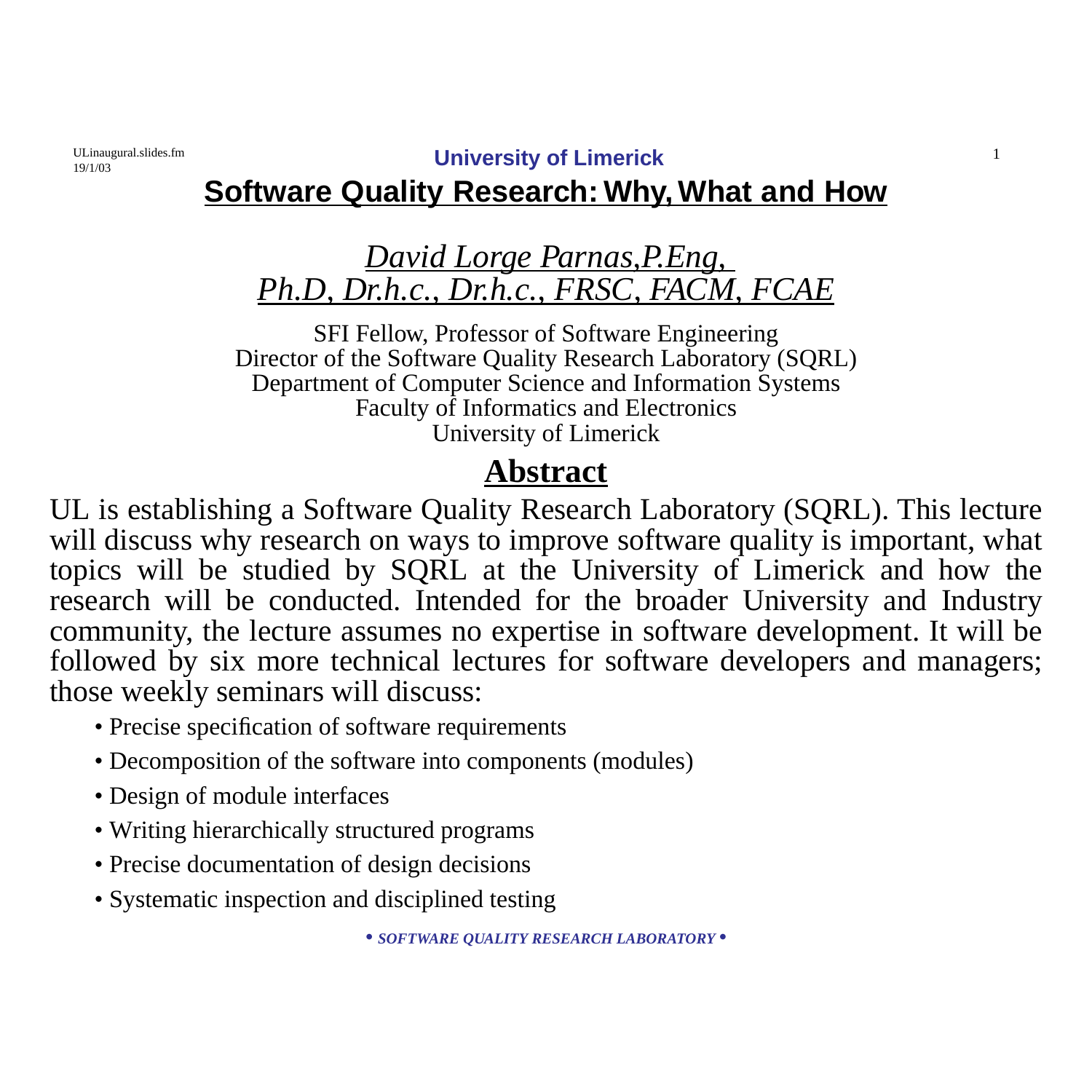- 1. What are *software* and *software engineering*: a variety of views
- 2. The growing importance of software
- 3. The gap between theory and practice in software development
- 4. An engineering educator's view of programming education
- 5. Building a true profession debate about licensing Software Engineers.
- 6. Six essential activities in software development
- 7. SQRL research
- 8. Five years from now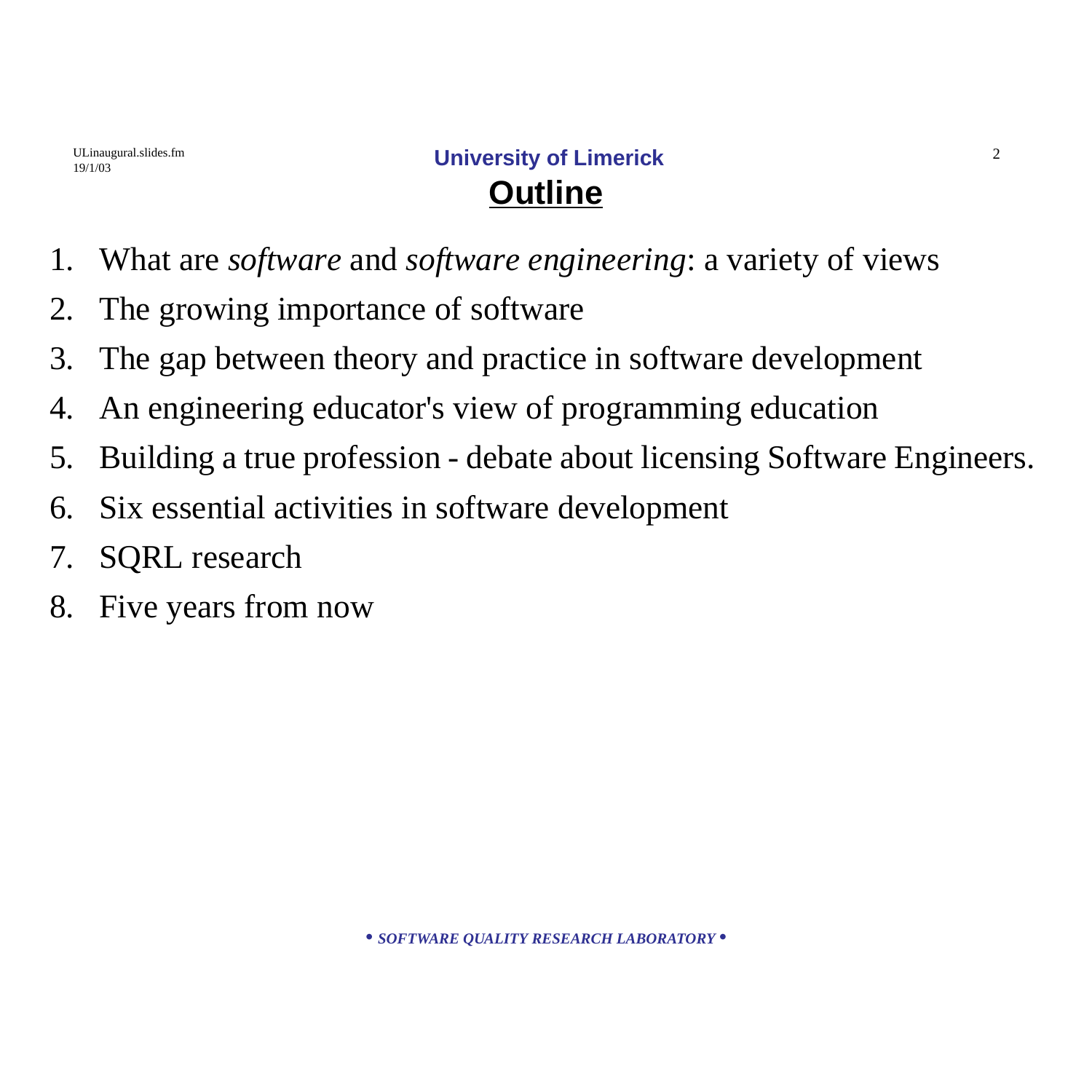19/1/03

•

ULinaugural.slides.fm **University of Limerick** 3

# **Software Engineering - a multi-faceted field**

The five blind men and the elephant

Software development produces a lot of "blind men". They see:

- a cost estimation problem
- an adaptability problem
- a scheduling problem
- a human interaction problem
- an interface specification problem
- a programming language problem
- a version management problem
- a mathematical verification/validation problem
- a performance prediction problem
- a software design methods problem, ............

My own eyesight is too weak to make a complete list.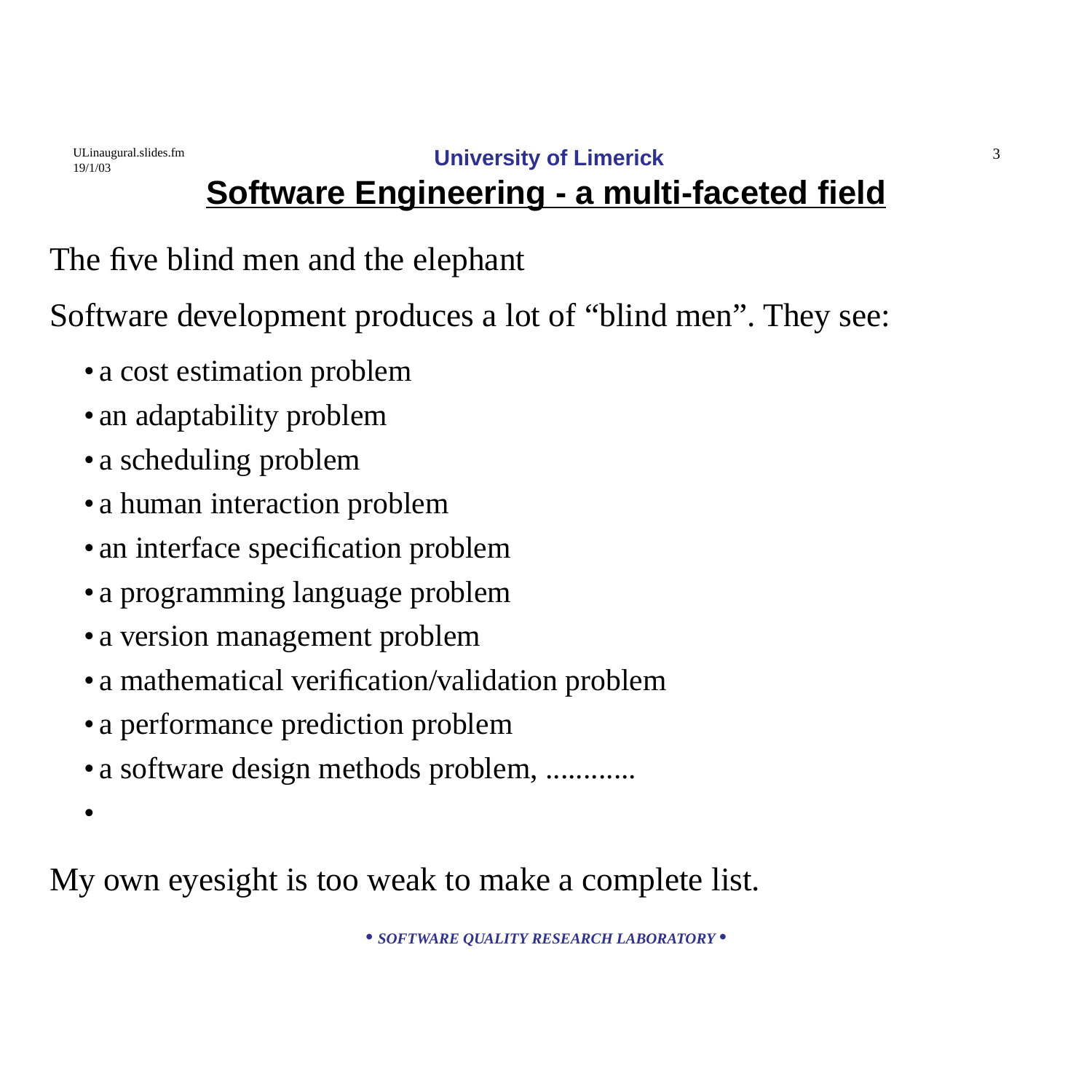All of these views focus on the inside of the computer.

Software development requires "external" knowledge.

- •The environment: the physics etc.
- •Mathematics

19/1/03

- •Operations research
- •Business models

The view of Software Engineering taken by Computer Science Departments is generally very narrow.

If Software Engineering is viewed as a branch of Engineering, it is not just a name or jurisdictional change, the content is different.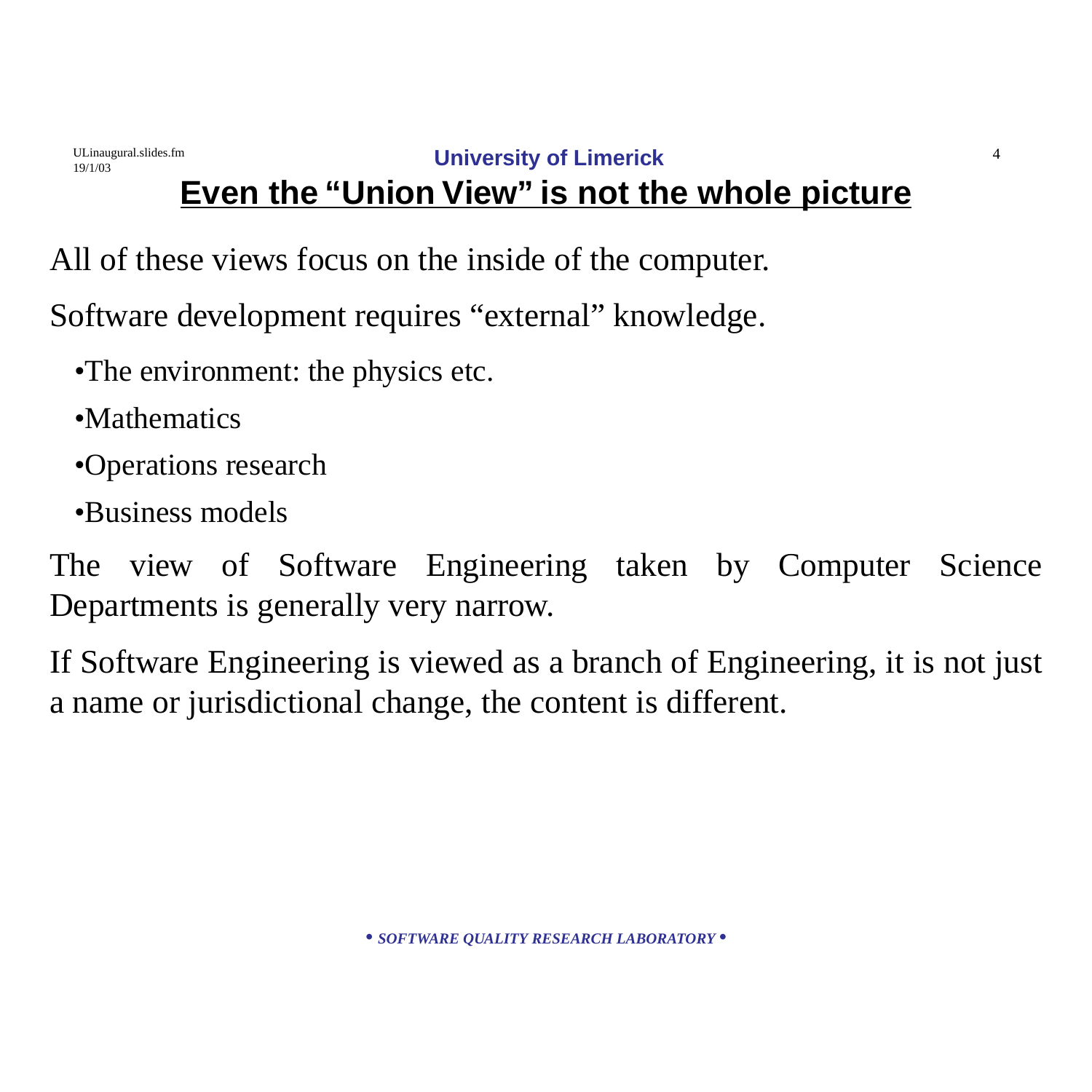#### ULinaugural.slides.fm **University of Limerick** 5 19/1/03 **Why Today's "Software Engineers" are not "Engineers"**

Consider the task of writing software to control the temperature of a house that has a hot-water/radiator heating system.

To a CS graduate this problem looks simple. Simulate a person or a thermostat with a little bit of software that senses temperature and switches the heating on and off if the room is too warm or too cold.

In fact, this might not be inadequate. It could allow excessive temperature swings.

We cannot even evaluate the adequacy without a model of the house and heating system behaviour.

Many "software engineering" educators have questioned the need for basic science (physics, chemistry) in software engineering" programmes.

There is a real need for programmes in "Software Intensive Engineering" as well as professional programmes in "Software Development".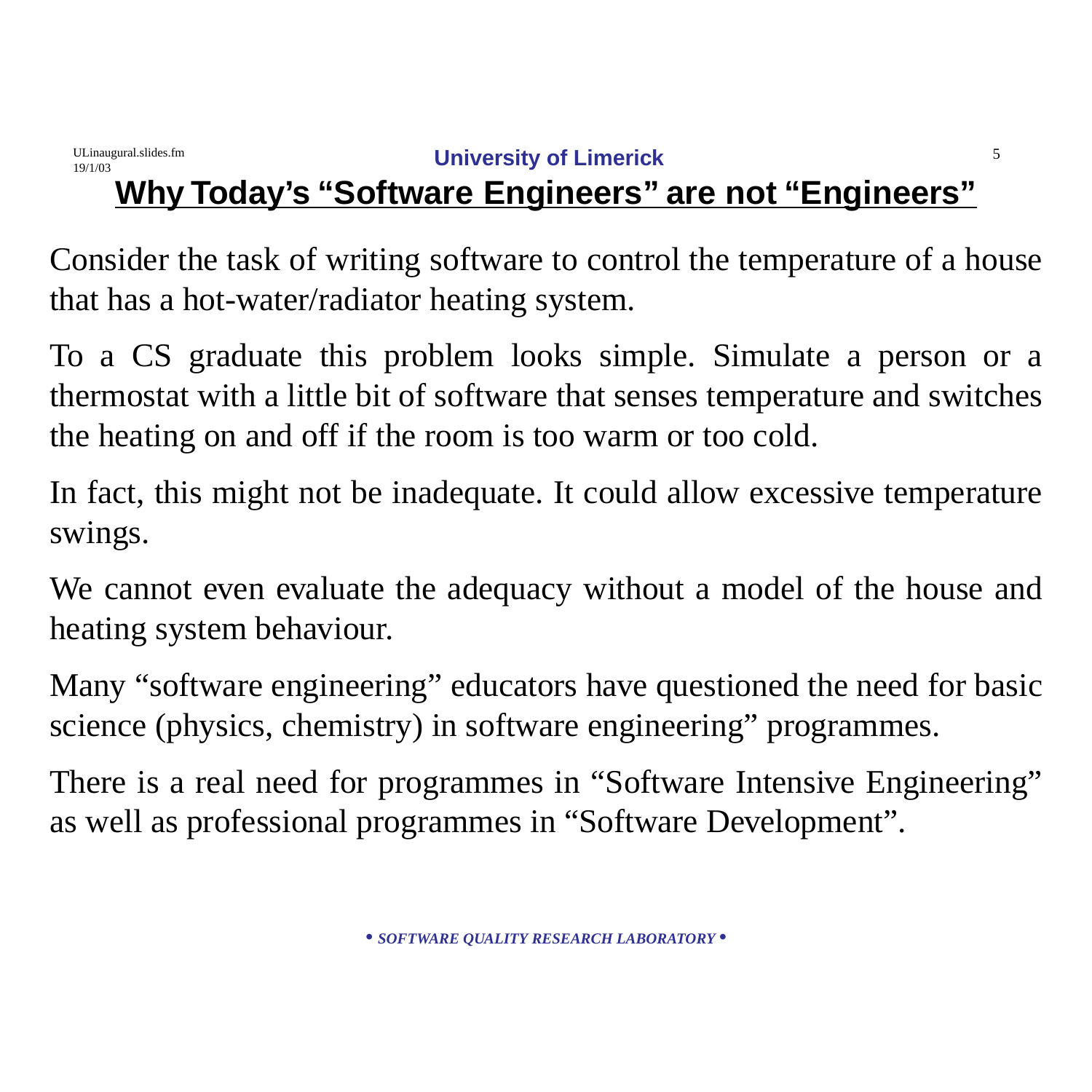This is <u>not</u> a simple question.

- •When is a program software? Are all programs software?
- •Is data software? Can one really distinguish between programs and data?

•Is this a legal issue or a technical one?

There are many views.

- •multi-version, multi- person programs
- •initial state of a machine
- a way to build "virtual" machines that are more powerful (more convenient)
- a way to build "virtual" machines that are less powerful (more restricted)
- •tailoring device turning a general purpose tool into a special purpose tool
- •What we produce with our tool is software, nothing else is software.

This is one of those questions that is not worth asking; you'll know it when you see it.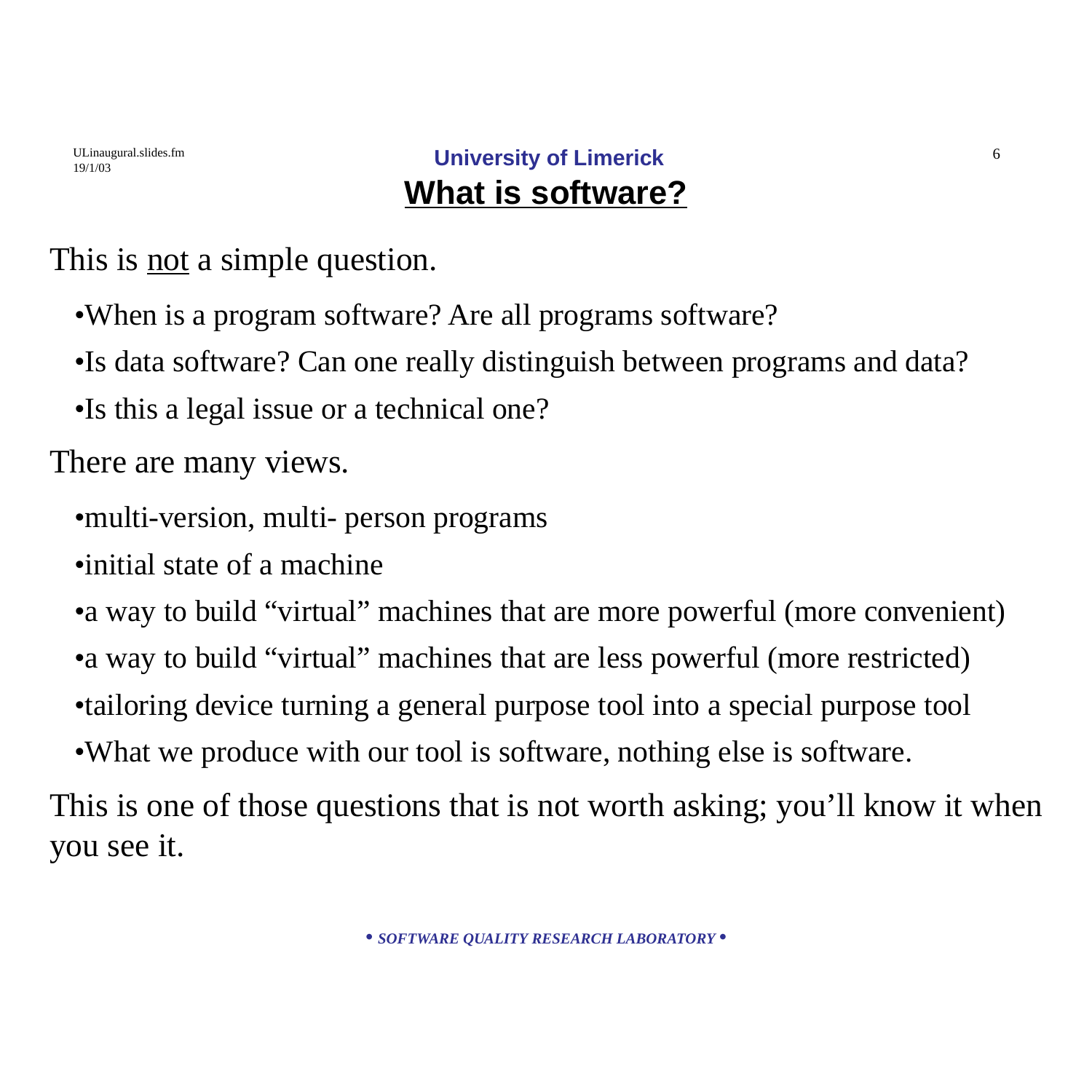### ULinaugural.slides.fm **University of Limerick** 7 **Each View is Important**

### Multi-version, multi-person programs

•This view determines what a software designer must know beyond programming.

Initial state of a machine

- •Explains what happens when we start or install software
- •Helps to understand the program/data trade-off decisions
- Takes anthropomorphic analogies out of our analysis
- Building "virtual" machines that are more powerful (more convenient)
	- This is what allows us to sell software.

A way to build "virtual" machines that are less powerful (more restricted)

• This is how we should build safer, more secure, easier to use, software.

Tailoring device: turning a general purpose tool into a special purpose tool

- •Hardware is mass produced, good for everything, good for nothing; Software makes it good for something.
- •Explains why there will always be more jobs in software development than in hardware design.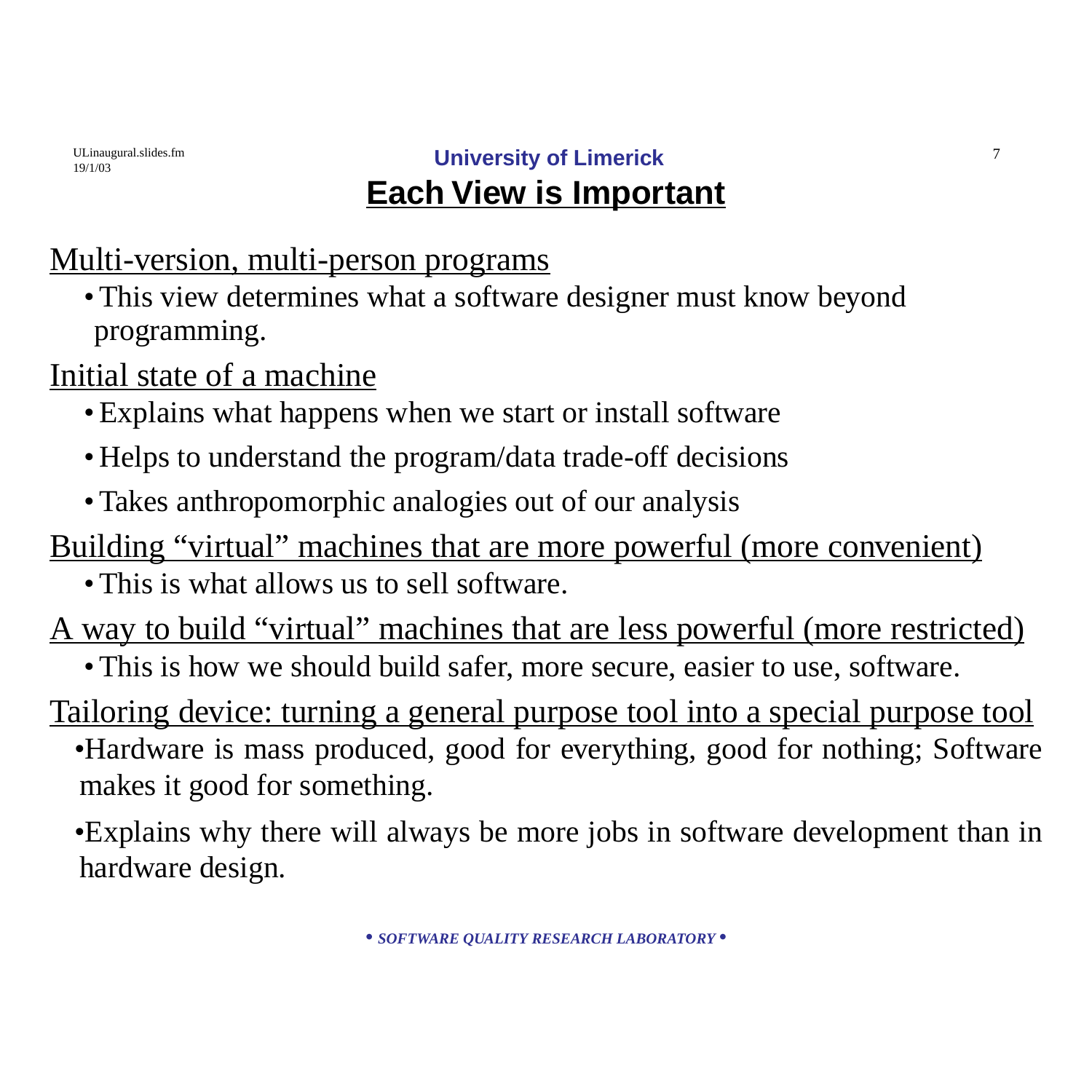19/1/03

# **The Growing Importance of Software**

Three periods in my working life:

- Software out of sight in large, relatively rare, mainframe computers
- Software visible in the computer on everyone's desk
- •**Invisible software** (contained in devices or used to design devices)

Ubiquitous and critical

- •1969: Safety requirements for software was a joke
- •1999: People die when software fails

Software is unreliable and untrustworthy

- Who has not experienced many software failures?
- People die when software, or a software designed product, fails.
- •Compare a new car with a new software product.

All industry will be helped by better software

• The "software industry" may be helped least of all.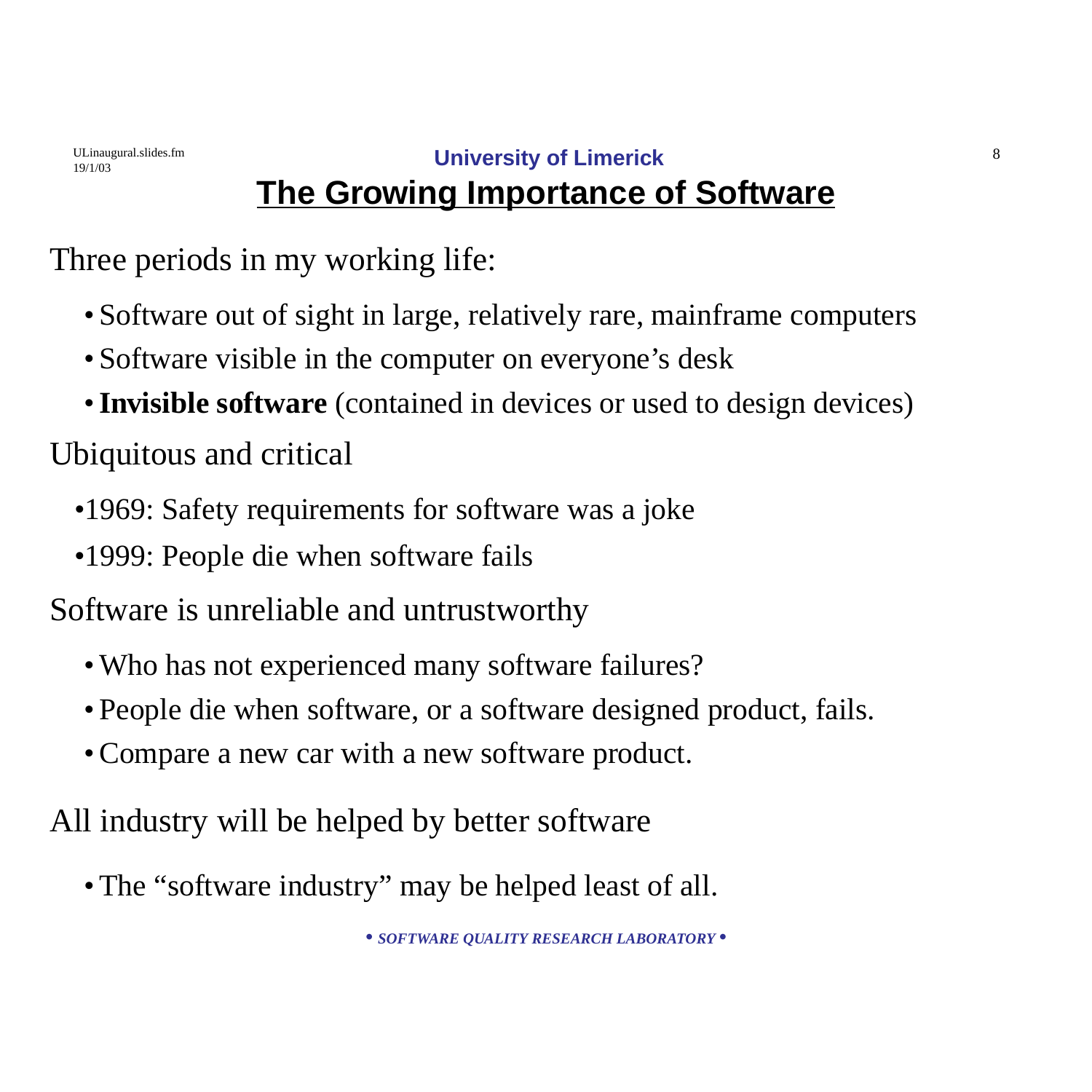It is an error to think that only software companies have software problems.

Car companies, oil companies, shipping companies, insurance companies, drug companies, power generation companies, banks, ... all have problems with software development and acquisition.

Software companies have their own experts and think that they know the answers.

Smaller companies, and companies that do much more than software, know that they need help.

My conclusions are clear:

- Almost every sector in Ireland would be strengthened by increased expertise in software, organized in an effective way.
- This is not the best time to cater to the "hi-tech" companies.
- •This is the time to build capabilities to make excellent software products by research and education.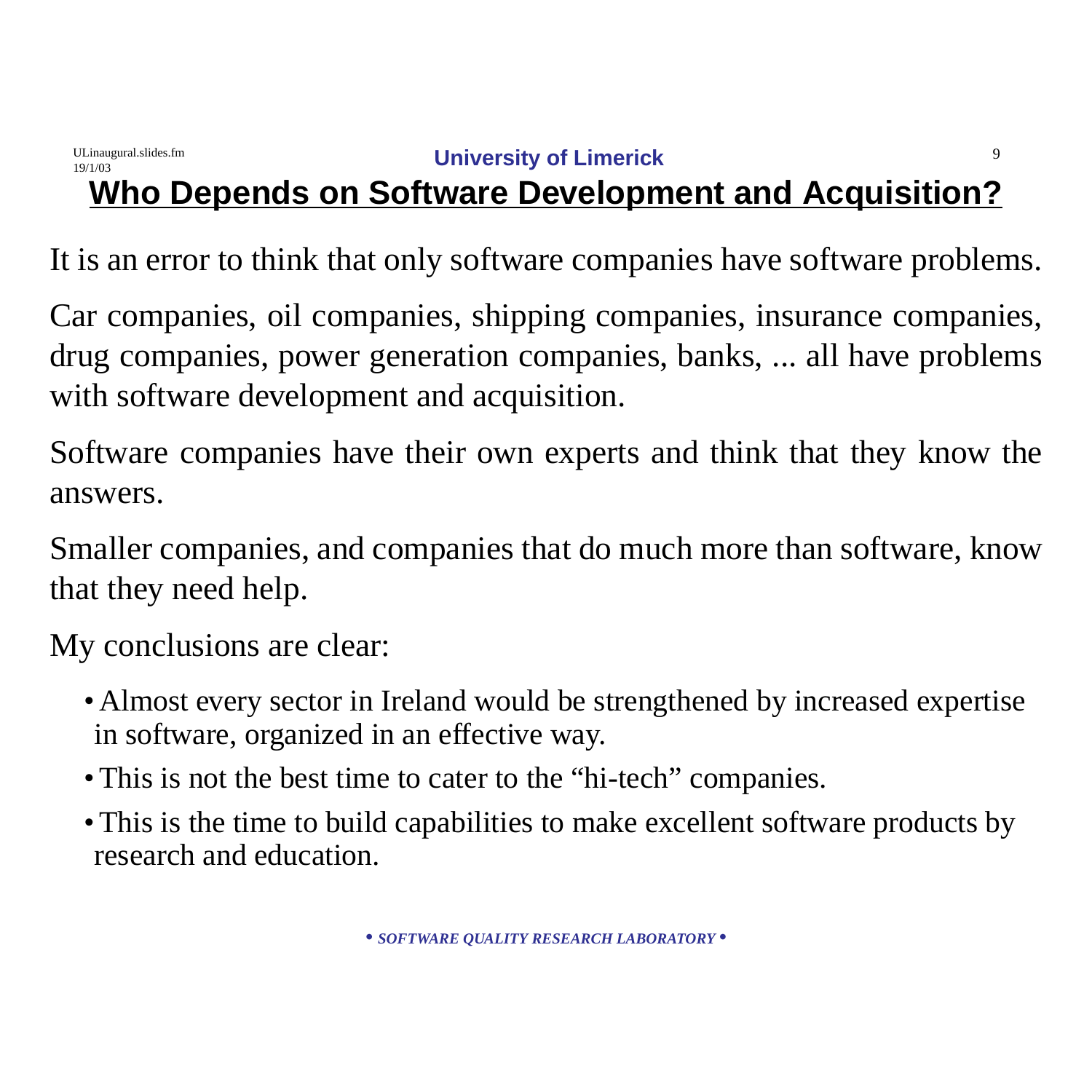### **The Gap Between Theory and Practice in Software Development**

Four broad areas of Computer Science:

- Theory (automata, formal methods, algorithms, complexity, computability)
- Programming tools (compilers, operating systems)
- Program development methods (Jackson, Yourdon, ..RUP, XP...)
- Design of specific software products

These divisions keep growing and the areas split, split, and split again.

The isolation of these fields seems unprecedented in Engineering.

Academia wears rose coloured glasses, shuts its eyes to reality.

- •Program verification is viewed as a solved problem.
- •"Information Hiding" isn't enough.

Industry accepts the world as it is, shuts its eyes to academia.

- Won't read research papers (unlike traditional engineering)
- Most of the time they are right. Research papers are not written for them.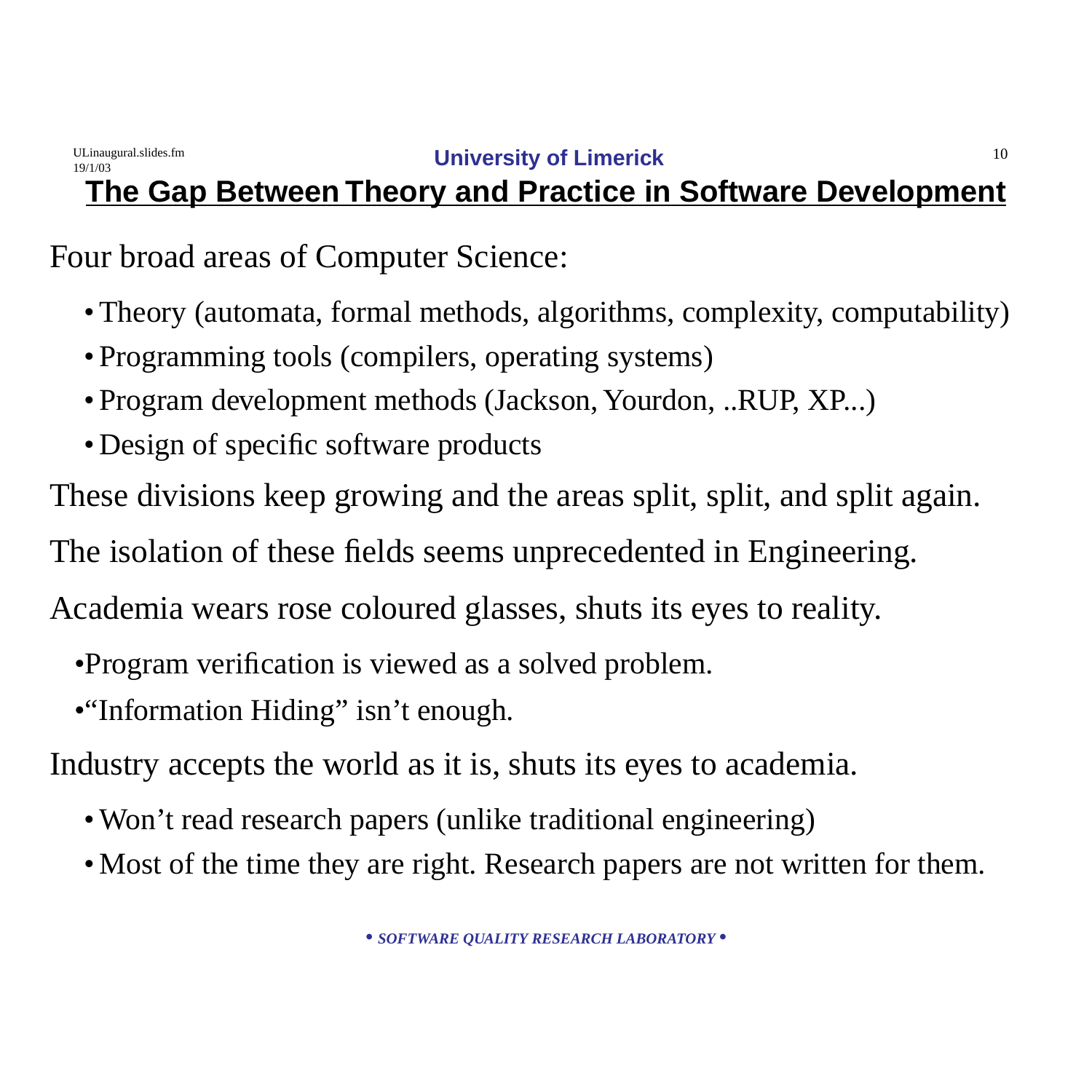# **Computer Scientists talk to "Computer Engineers"**

Computer Scientist: "Interesting consulting -where's the research?"

Engineer: Applications? "What are the applications?"

Computer Scientist: "Application -- simplifying proofs in number theory."

Engineers: "Which language should we teach?"

Engineers: "What does a termination argument have to do with programming?"

My conclusions:

- Most Engineers, even those who write software, know very little CS.
- Most CS researchers have no idea what would constitute useful Engineering research.
- The gap between theory (research) and practice keeps growing.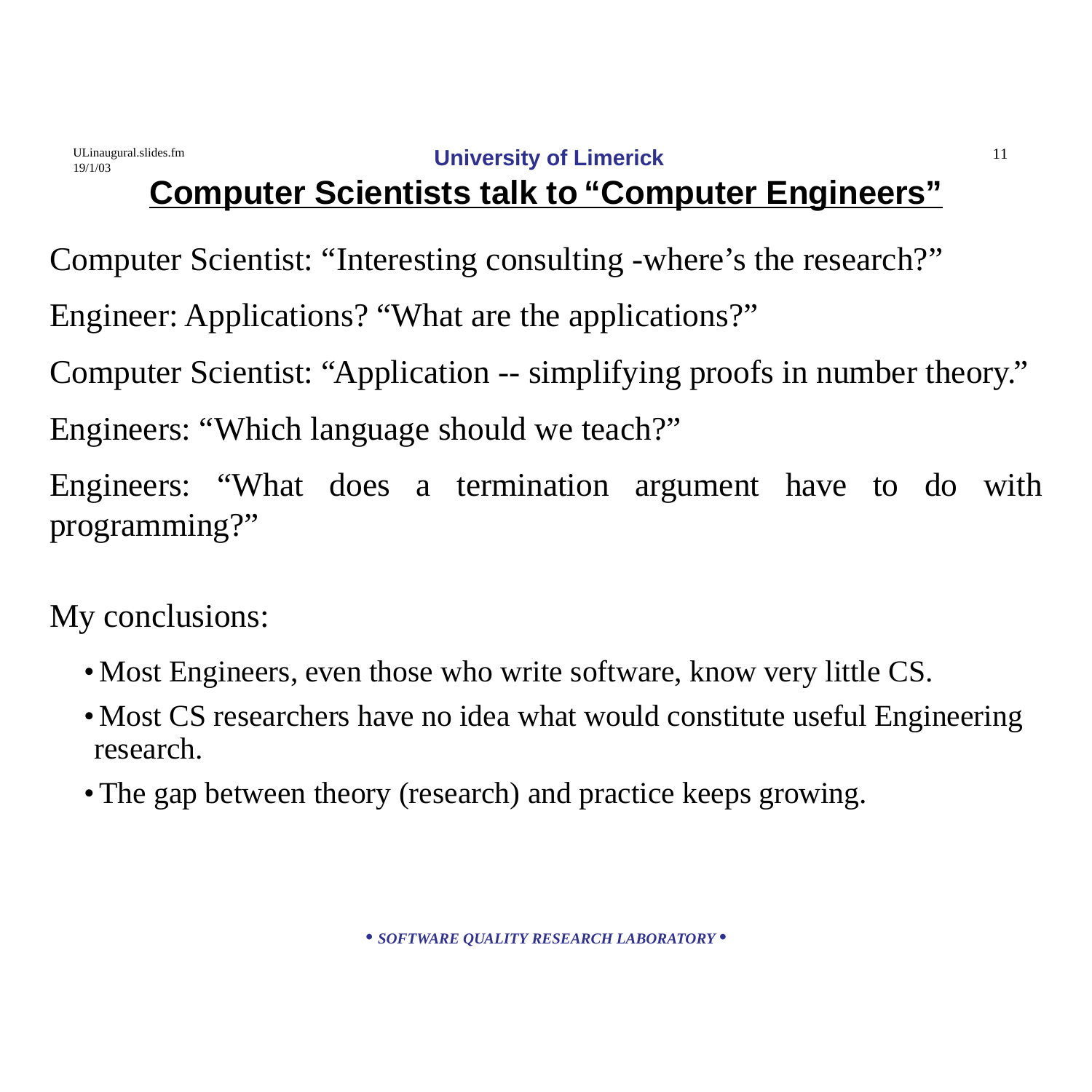#### ULinaugural.slides.fm **University of Limerick** 12 19/1/03 **An Engineering Educator's View of Programming Education**

# **My first shocks(1962):**

- Arbitrary human decisions vs. fundamental laws of nature
- Show them nice designs instead of teaching how to design.
- Teach how to prove a theorem rather than how to use a theorem.

The same things happen today.

We all tend to produce younger versions of our self (or the person that we wish we were).

- Scientists tend to prepare more scientists.
- Mathematicians tend to produce young mathematicians.
- •Engineering educators should prepare young people for product development.

Most of our computing students end up as product developers.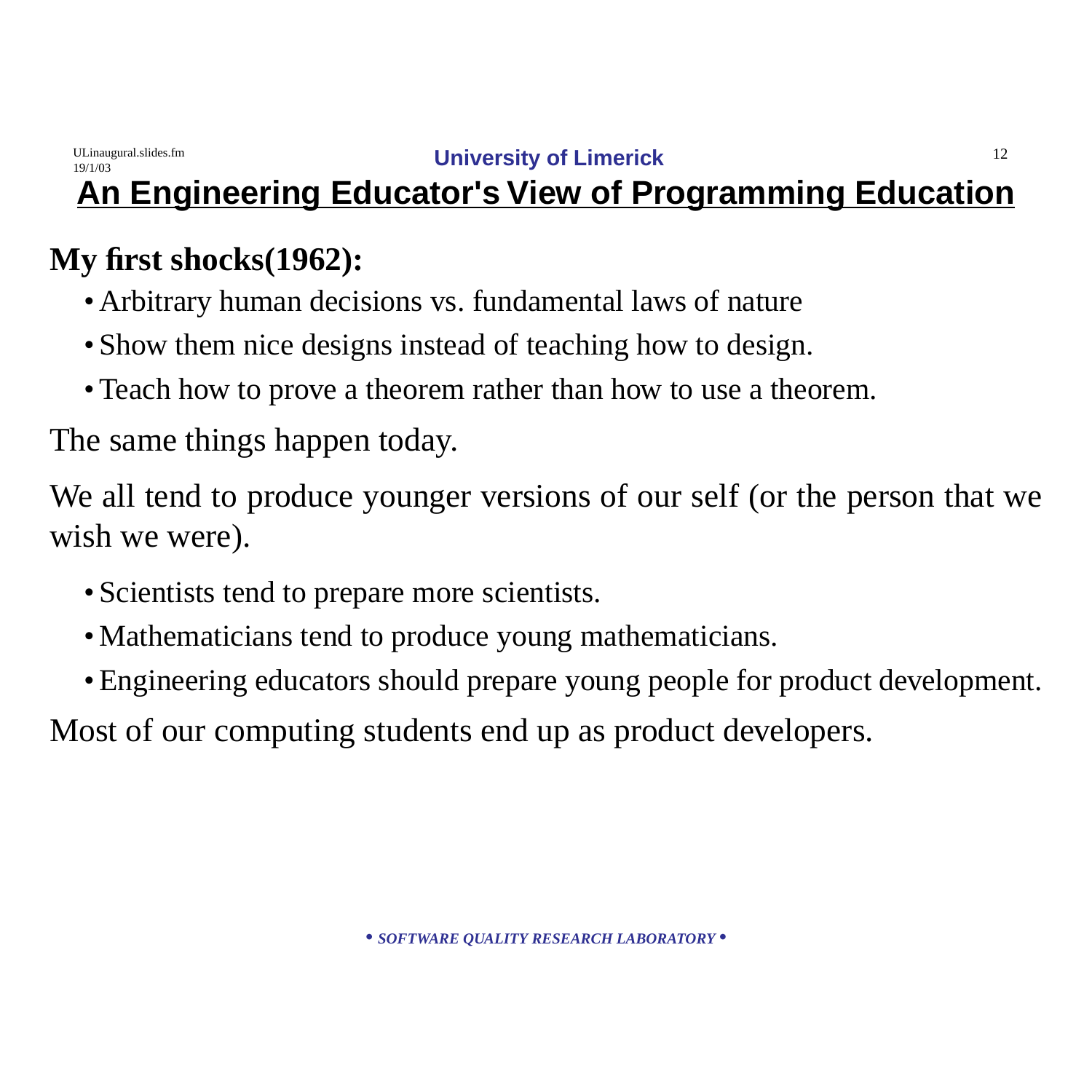# **Teaching Science vs.Teaching Engineering**

Both Engineering students and Science students need to learn Science.

It is the understanding of fundamental science and mathematics that distinguishes the educated Engineer from a trained technician.

Technology changes rapidly; our knowledge of science advances slowly.

Scientists and Engineers use their science knowledge differently.

- Scientists must know facts and how to find more (or more accurate) facts
- Engineer must know facts and how to use that knowledge in product development.
- •Engineer's knowledge must be broad; Scientist's knowledge must be deep.

Our educational programmes must reflect that difference.

All of our science and engineering students must understand the difference between science and today's technology.

Their knowledge of science must help them to keep up with technology.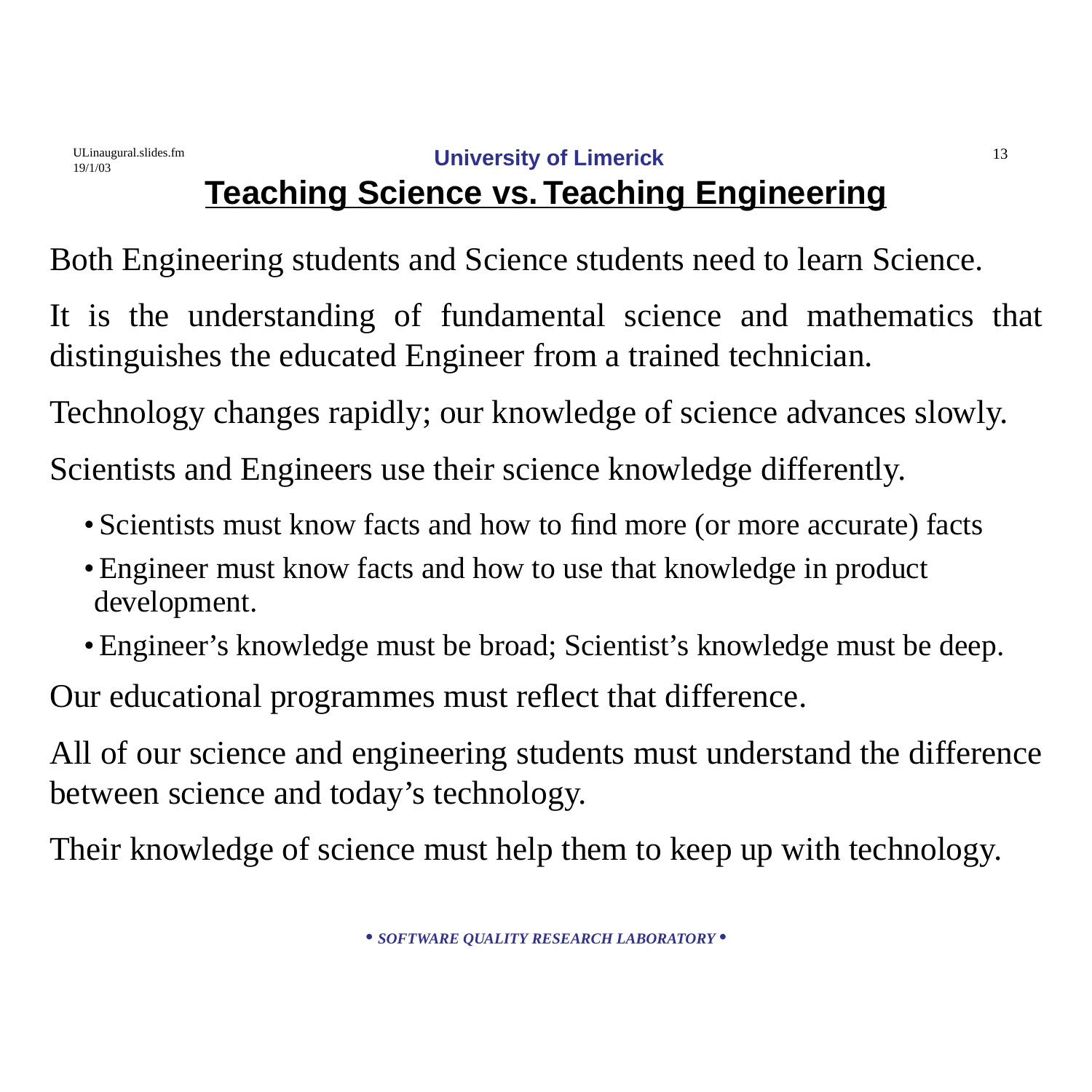### ULinaugural.slides.fm **University of Limerick** 14 **What is the "Science" for Software Developers?**

Engineering depends on knowing reality, but

19/1/03

- •What constitutes *nature* in the software world?
- •*Nature* is not 'what developers naturally do'.
- •*Nature* includes what developers can or cannot do.
- •*Nature* is not a set of arbitrary decisions by those who came before us.

We must distinguish what can be changed from what cannot be changed.

- This is what distinguishes a realist from a pessimist. Microsoft's interfaces are not fundamental laws.
- Most of the fundamental science of Software Engineering is mathematics.

# **Teaching fundamental theory is important but not enough.**

- •We have to teach Engineering students how to use that theory in design.
- •We have to teach Engineering students how to use that theory to understand new technology.
- •'If we cannot teach them how to use it, or how it affects practice, perhaps we should not be teaching it *to Engineering students*.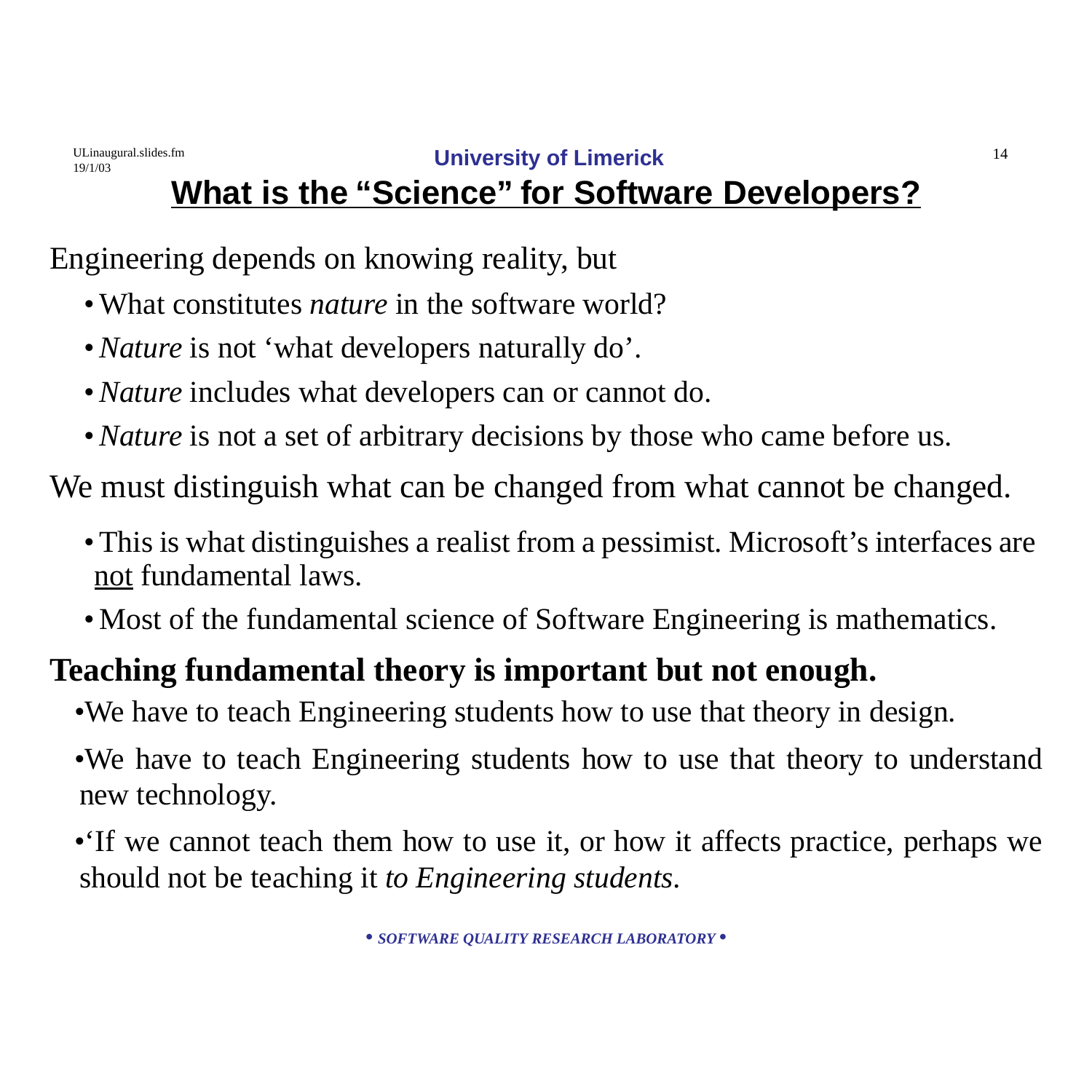# **Lack of Demand and Reduction in Student Interest**

Nothing grows forever and the IT field is no exception.

Many consumers already have for more communication and processing capacity than they will ever need.

Where once "any warm body" could find a position, today there are good students looking for jobs.

Student interest has reduced accordingly. Is it a concern?

Many of our students were neither suited for, nor really interested in, the fields they were studying.

We should focus on educating graduates who want to be really good software developers for the next 40 years.

- teach them the fundamental principles
- teach them how to use those principles today and in the future.
- Teach only what would have been useful 20 years ago.
- Teach only what we think will be useful 40 years from now.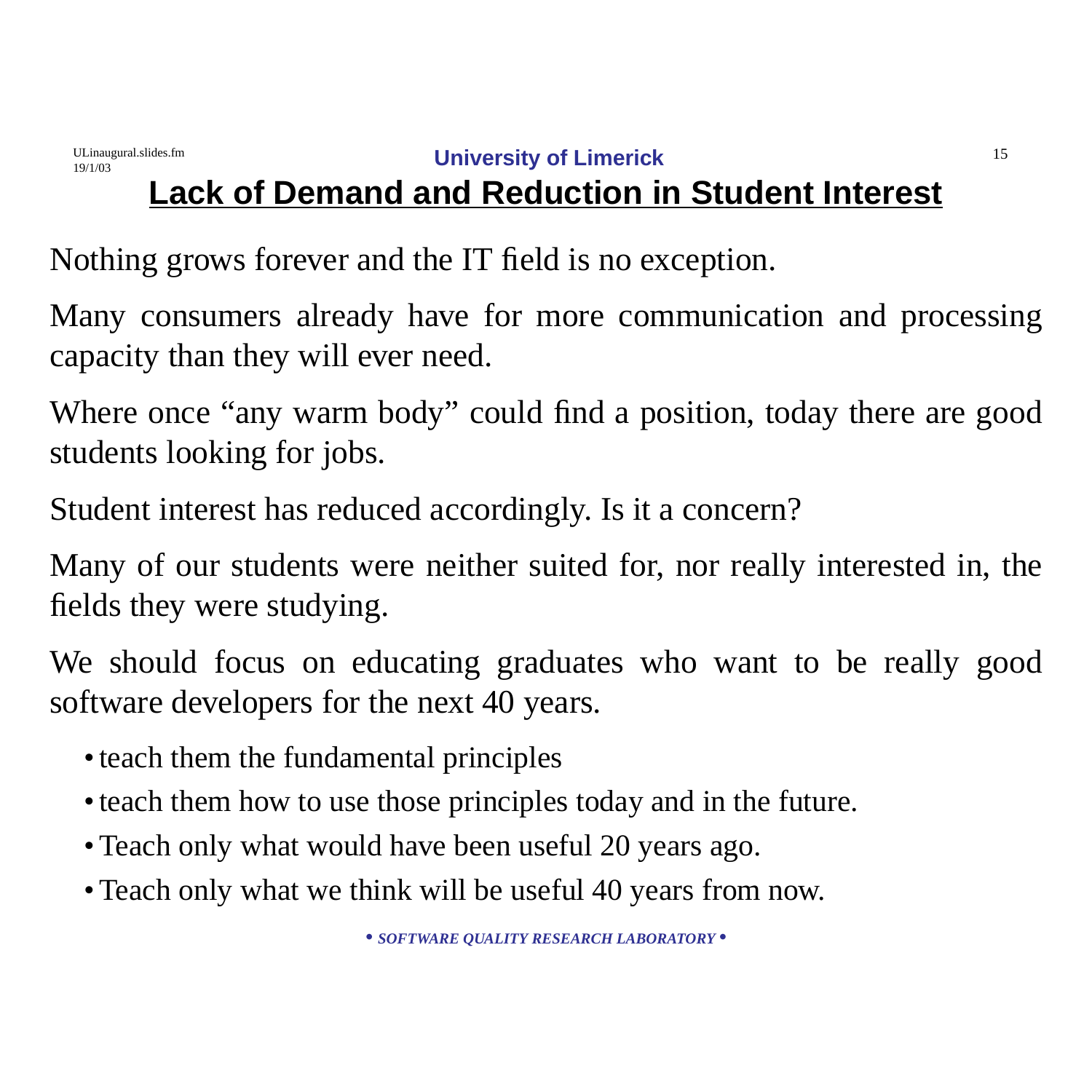# **Should Software Engineers be Licensed?**

You need a license to cut people's hair, install a gas fitting, etc.

You do not need certification to design, modify or install critical software.

In the U.S. and Canada you must be licensed to practice Engineering?

For regulated fields, a core body of knowledge is enforced.

# **Why should Software Engineering be different?**

- •Rapid technological change is **not** a difference.
- Practitioners, researchers and educators come from unregulated fields.
- •Researchers ego interferes with analysis.
- The core body of knowledge has not been identified.
- Sub disciplines have not been identified.
- Software is invisible.
- There are few who would be qualified.

Political Issue: Those who are endangered should be more active. Professional Issue: The core body of knowledge must be specified.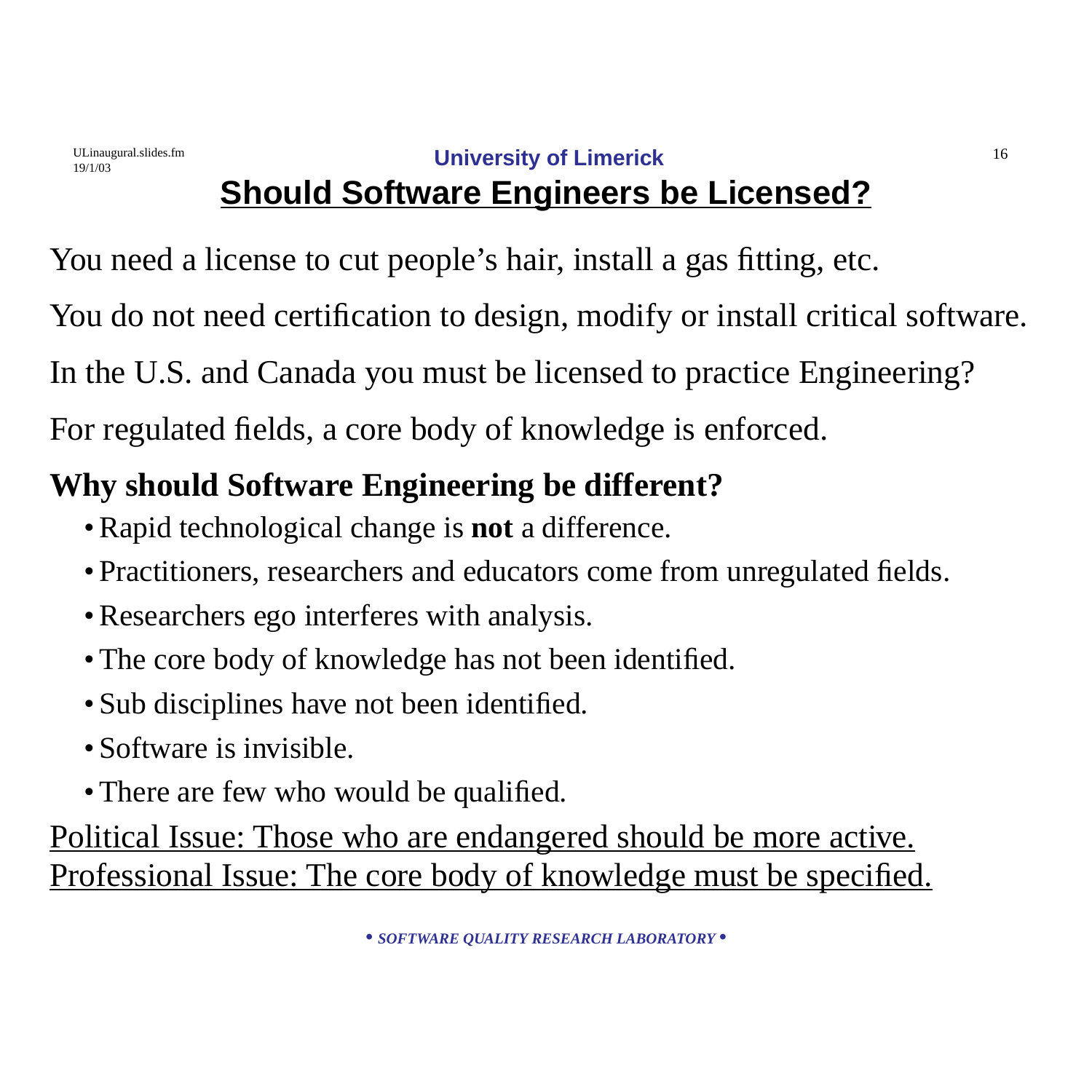# **Six Key Activities in Software Development**

Developing High Quality Software requires careful attention to:

- Precise specification of software requirements
- Decomposition of the software into components (modules)
- Design of module interfaces
- Writing hierarchically structured programs
- Precise documentation of design decisions
- Systematic inspection and disciplined testing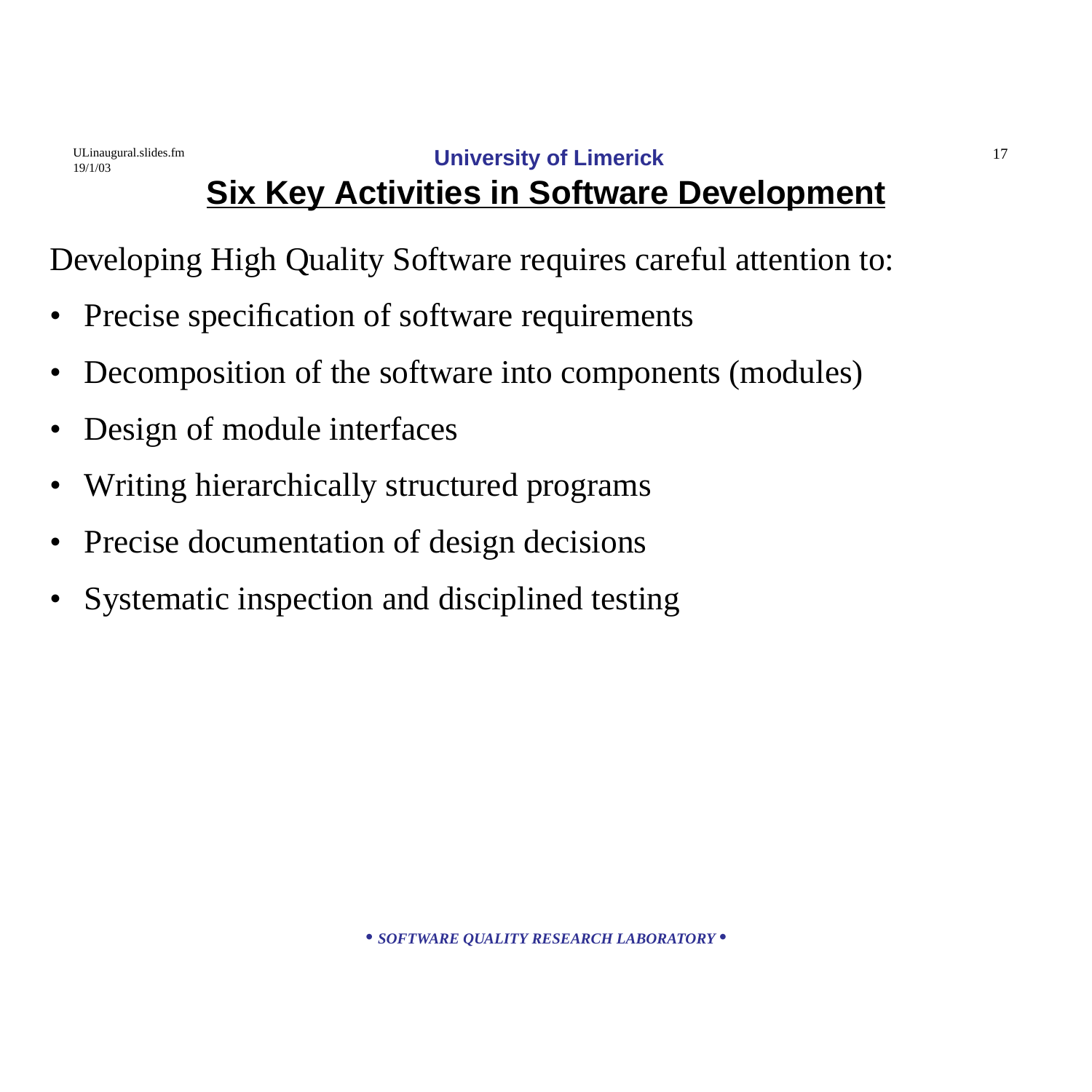# **Precise Specification of Software Requirements**

You are unlikely to produce the right thing by accident.

Decisions about function should not be made by programmers while programming.

Finding all the requirements requires a systematic method.

Document must be designed as a reference document

- Strict rules of content organization.
- Precisely defined terminology and notation.

**Most software development organizations do not do this, do not know how to do this.** 

**You never have time to do it up front, but you always have time to fix it at the end. (Fred Brooks, B.O. Evans)**

**Long Term Savings (Boehm)**

**Even the best of today's documents leave too many decisions to the programmer and postpone user-review to the end of the development.**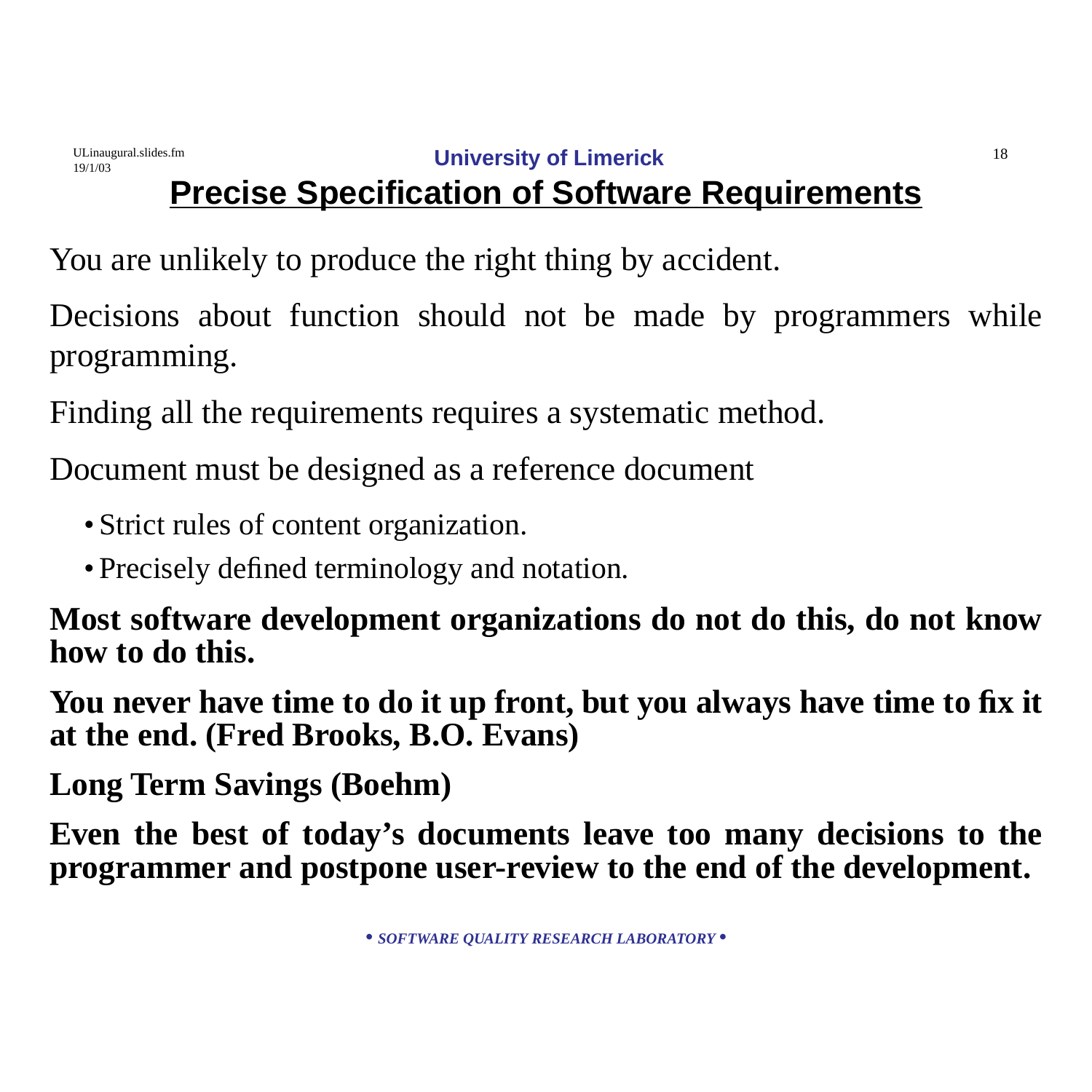

# **Decomposition of the software into components (modules)**

The smallness of the human skull (E.W. Dijkstra)

The "Mythical Man Month" (Fred Brooks)

Inevitability of change

Cost of "ripple effect" during change

Reducing complexity by "divide and conquer"

Can be done incredibly badly

Can be done very well - improving quality in many ways

Design decision - not just a managerial decision

- •Most developers do not give it serious thought!
- Most developers do it wrong (follow processing steps).
- Improvements are possible even in existing software.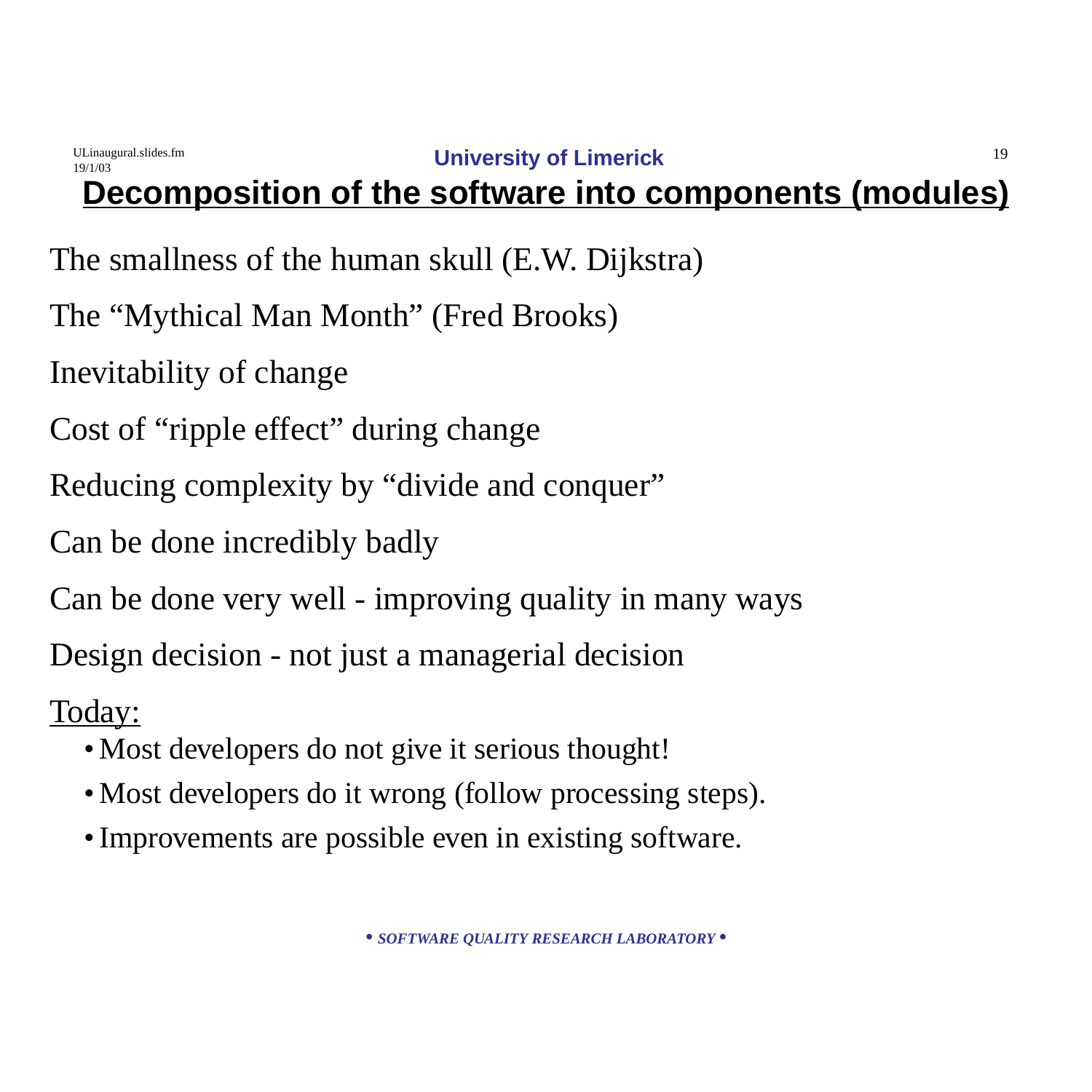### ULinaugural.slides.fm **University of Limerick** 20 **Design of Module Interfaces**

The "flip side" of decomposition:

Communication between components is essential.

Interfaces should be "as simple as possible but not simpler".(A. Einstein)

Incomplete interfaces lead to many annoying "glitches".

Interfaces should be designed not to change.

- Serious analysis of change possibilities is necessary.
- •Understanding how to design abstractions is essential.

- •Most software developers do not take the time.
- •Change is the rule, not the exception, in component interfaces.
- •Complex interfaces are difficult to document.
- •Complex interfaces make the modules more complex.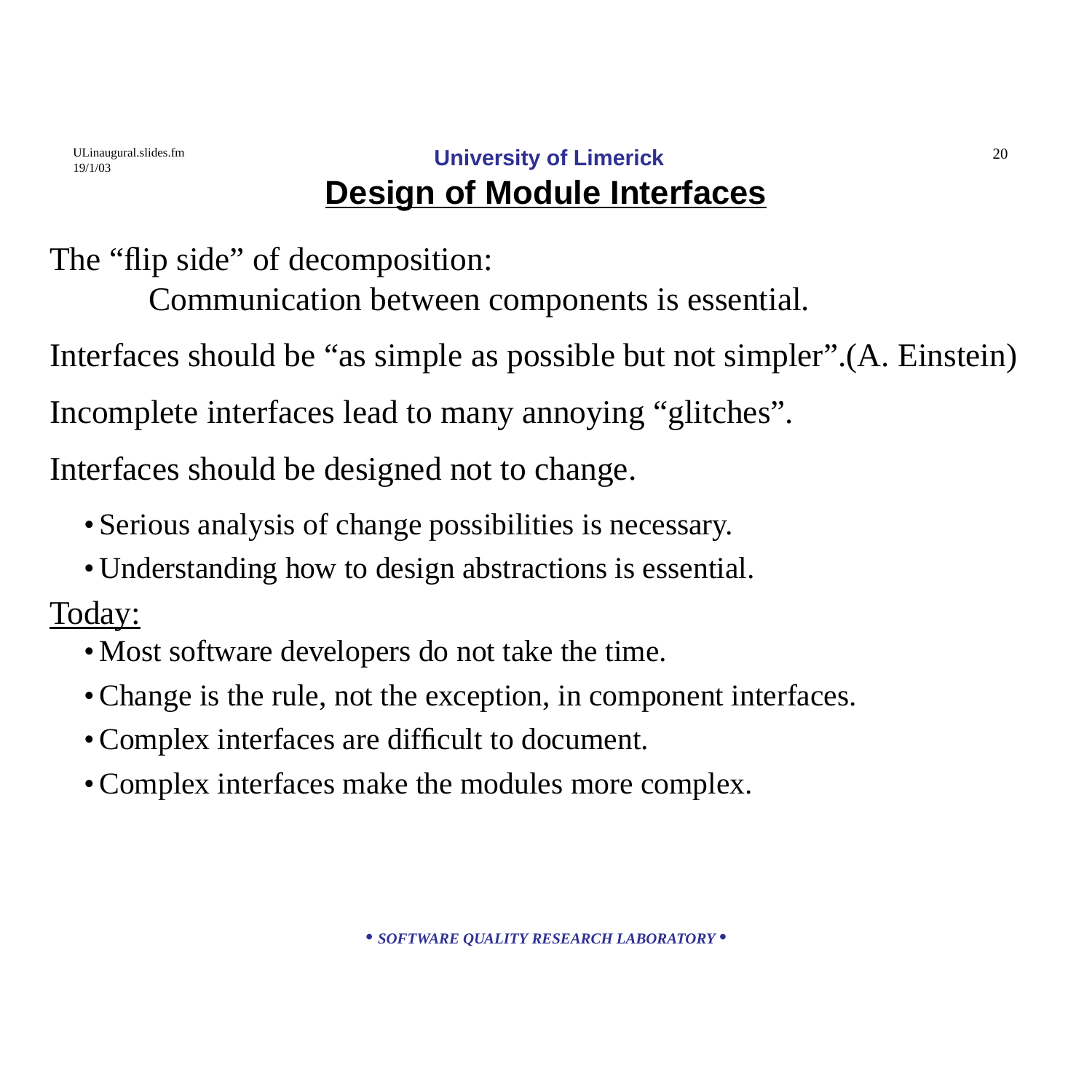# **Writing Hierarchically Structured Programs**

Every module is a set of programs.

*Divide and Conquer* is the key to getting programs right.

Strictly hierarchically structured programs are easier to divide.

The functions of the subprograms are easier to summarise.

Each level is easier to analyse.

Hierarchical structure is always possible (Boem-Jacobini).

Finding a *good* hierarchical structure is a creative and difficult process.

Taking advantage of that structure requires careful analysis.

This aspect of programming is language independent.

- •Most practitioners do not bother to do it.
- If it is done, subsequent changes destroy the structure.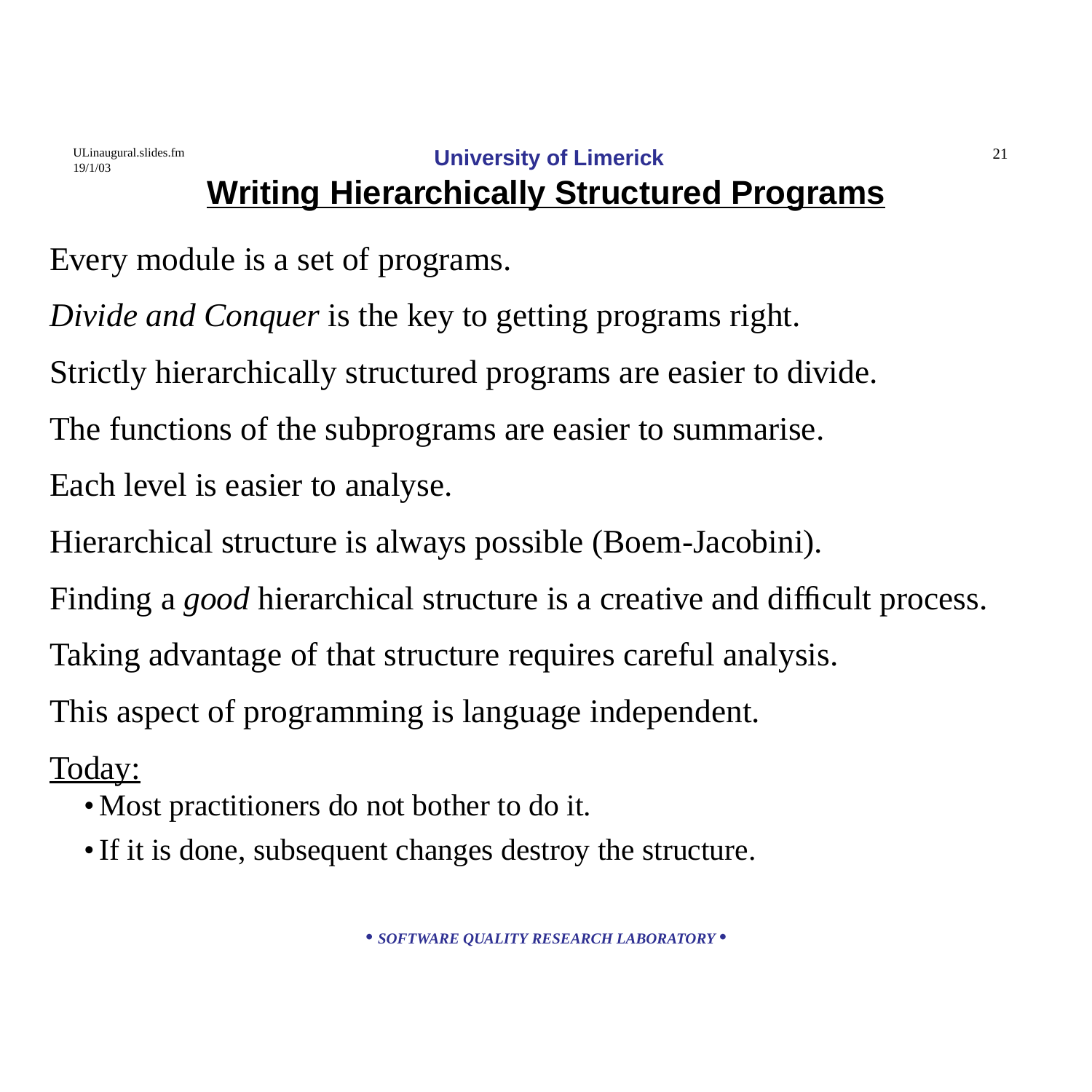### ULinaugural.slides.fm **University of Limerick** 22 **Precise Documentation of Design Decisions**

In many development organizations there is no shortage of documentation.

- •It is untrustworthy, incomplete, inconsistent, out of date
- Only its author can use it.
- Time to update or correct documentation is considered wasted.
- •XP and similar movements advise against it.
- Words words words and more words
- There are no content organization rules.

- Time is wasted trying to get information.
- •Mistakes are caused by inaccurate or inconsistent information.
- •Changes introduce new errors because of poor documentation.
- Review is difficult because of lack of documentation.
- •Documentationis often relegated to people who cannot program.
- •Documentation is often done after the fact by people who do not know the facts.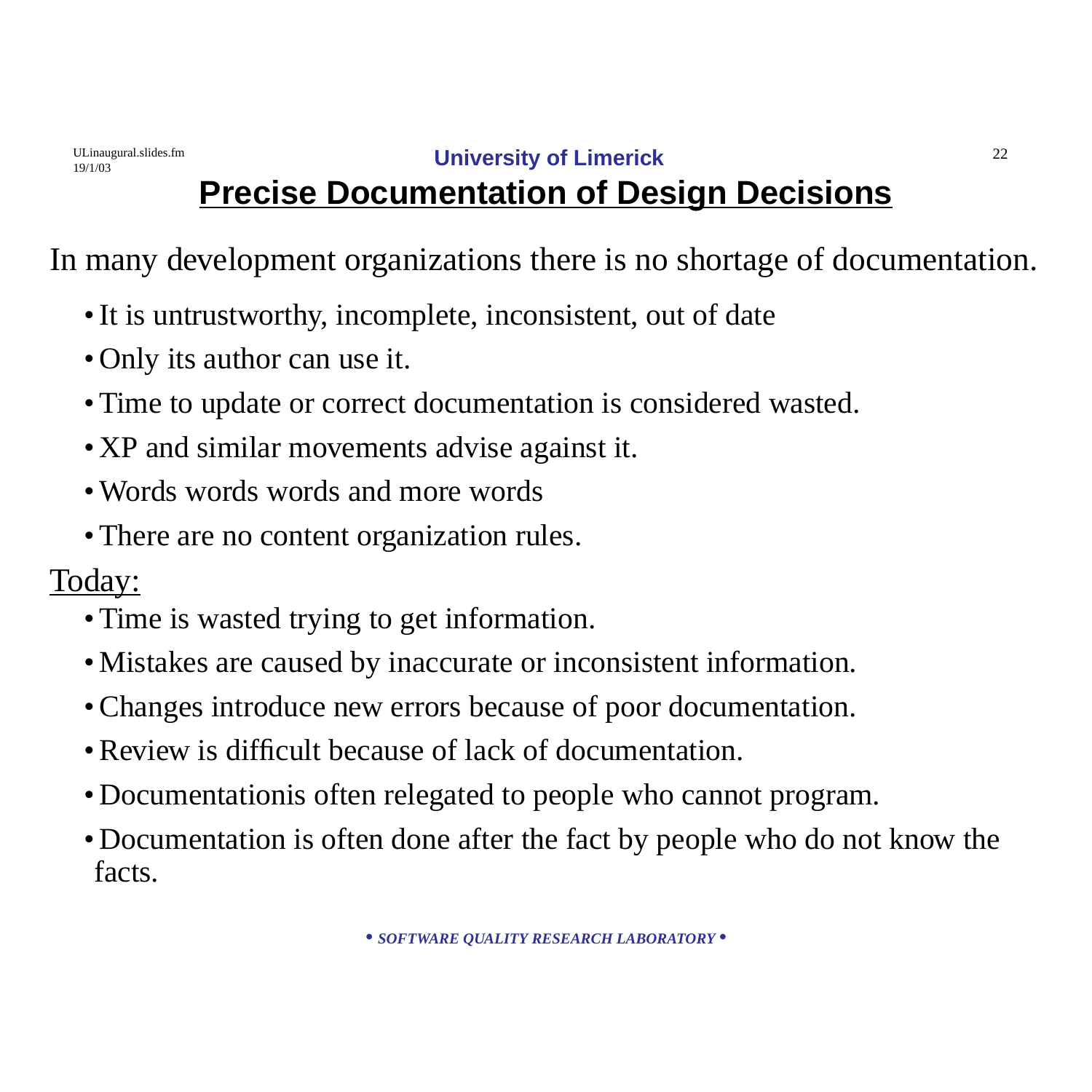### ULinaugural.slides.fm **University of Limerick** 23 **Engineers Design Through Documentation**

A series of increasingly detailed documents record design decisions. Documents are used for review.

Documents serve as the basis for later design decisions.

Documents are strictly organized; notation is well defined.

Documentation is essential during maintenance, revision.

Engineering documents use mathematics explicitly and implicitly.

# **Why should Software Engineering be so different?**

- •Nobody knows how to do it
- No Engineering traditions
- Short-sightedness
- Many unqualified practitioners

Because of its complexity, documentation is more important for software than for other types of products.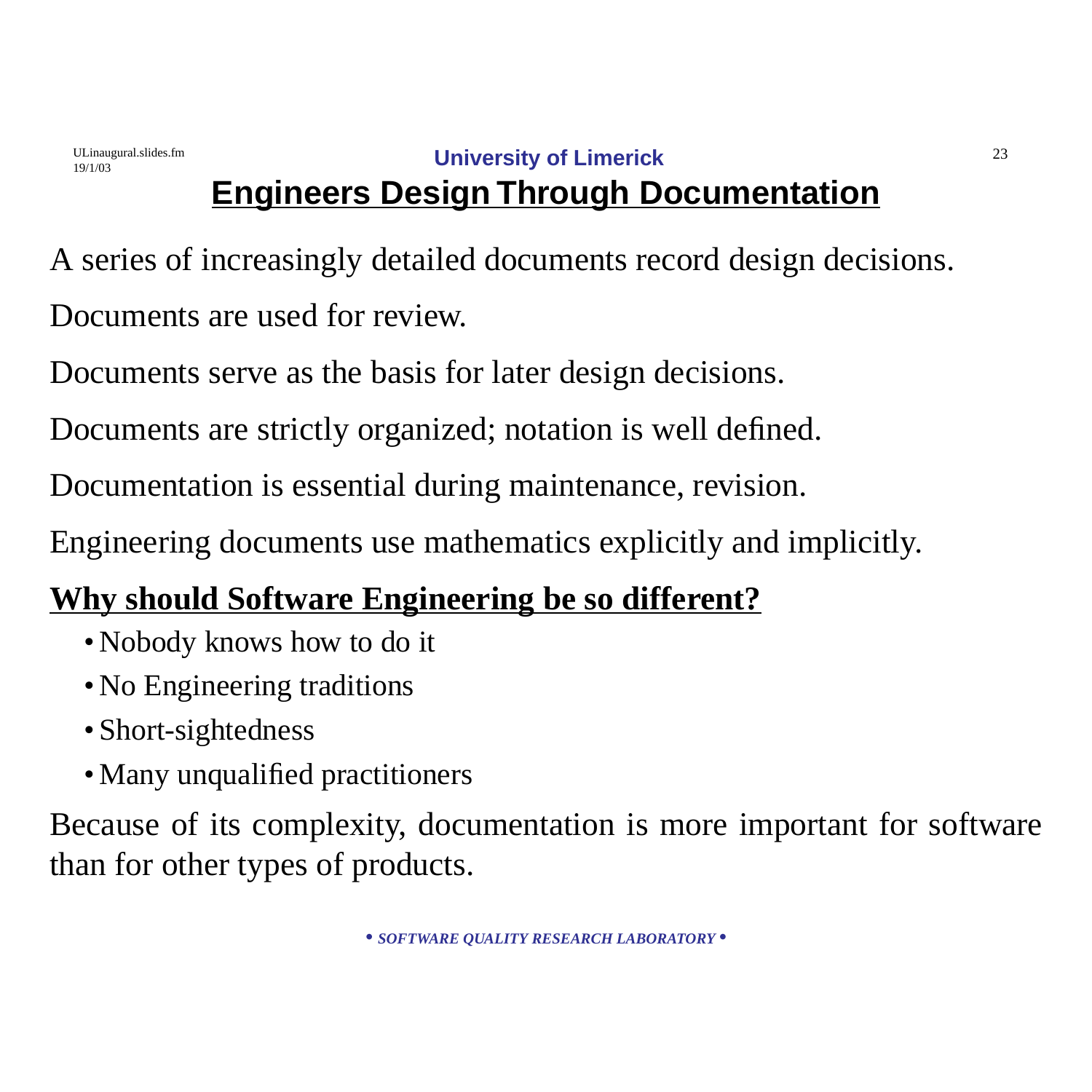# **Systematic Inspection and Disciplined Testing**

To err is human and program developers are very human.

Complex products are very difficult to inspect.

Software products are unusually difficult to test.

- Product state spaces are very large
- Environment state spaces are very large
- Complete testing is not feasible
- Test case selection is difficult, depends on purpose
- Statistical reliability estimation requires a lot of knowledge.

Testing and inspection are complementary.

Systematic documentation supports both.

Discipline can be based on the documentation.

Today:

•Most practitioners do not know these methods.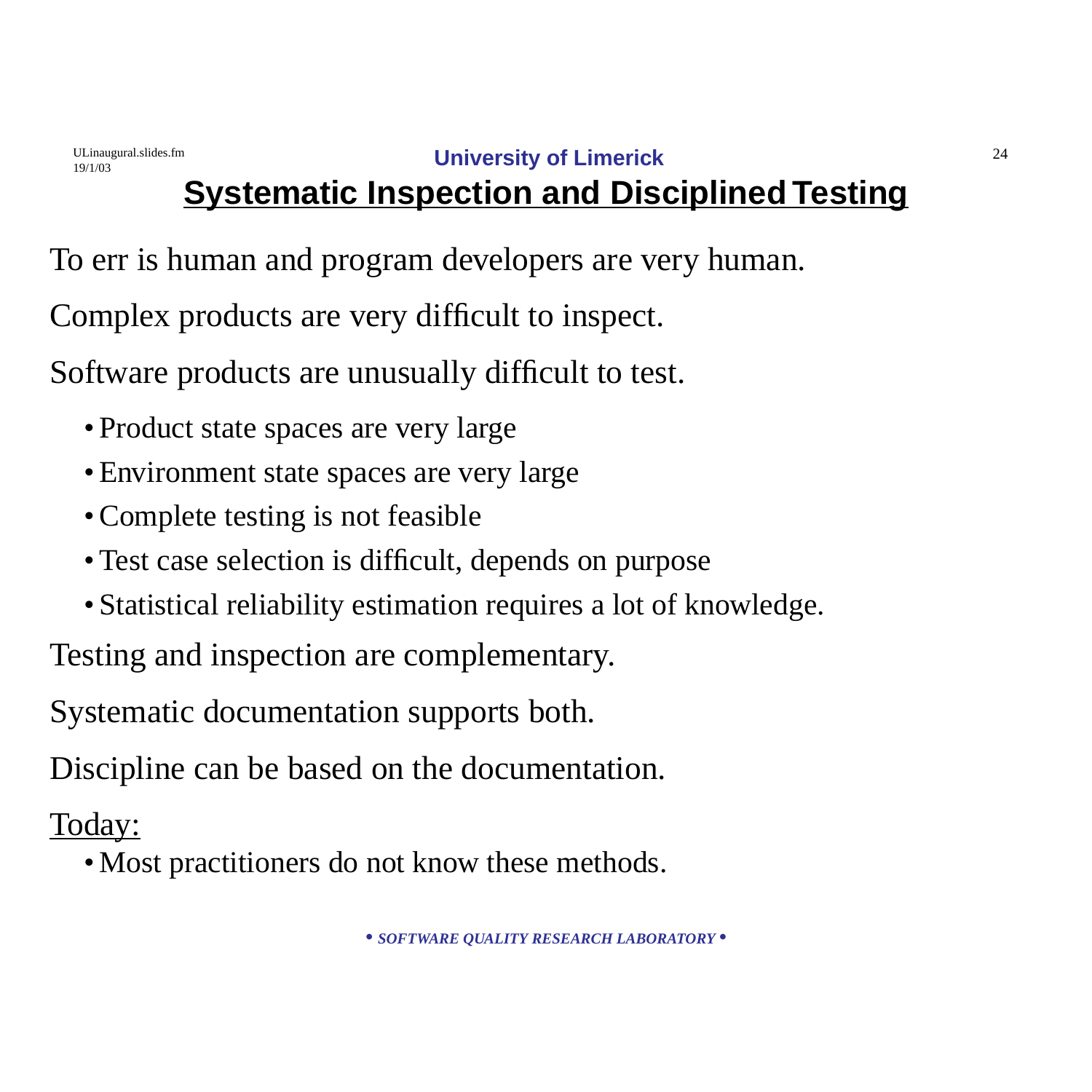### ULinaugural.slides.fm **University of Limerick** 25 **SQRL Research Goals**

The picture that I have painted is too bleak.

- •The technology available to us is incredibly powerful.
- •We already do some amazing things.
- •The industry is full of enthusiastic and creative people.

But, we do not use that potential well- we can do better.

Software can be more reliable, more trustworthy, easier to use, <u>and cheaper</u>.

The key problems are education and qualification standards.

Those problems are exacerbated by the lack of material to teach.

Research is needed to develop that "core body of knowledge".

SQRL will do research that will discover, publish, and transfer:

- methods
- notation
- support tools.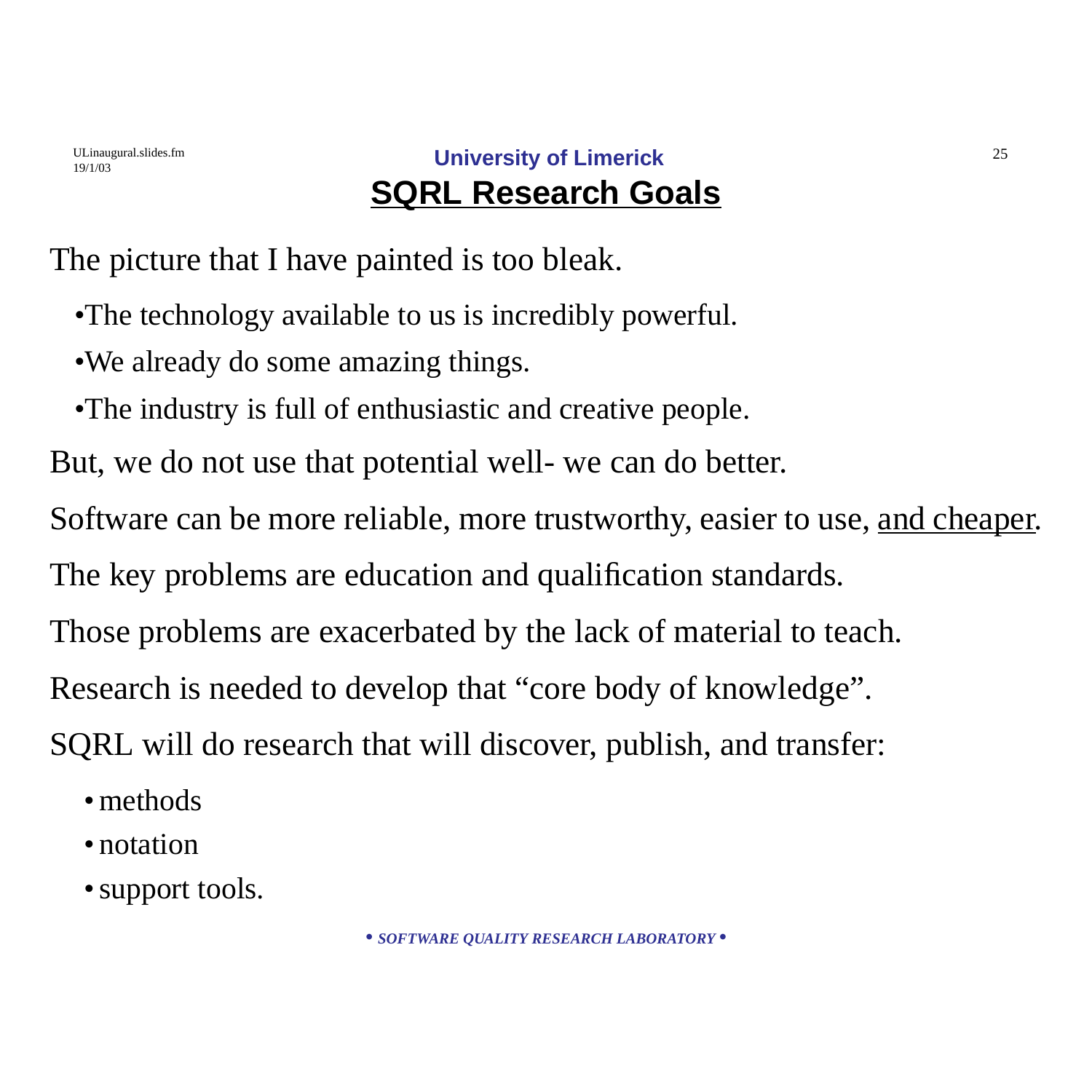### ULinaugural.slides.fm **University of Limerick** 26 **SQRL's Starting Point - I**

The starting points for SQRL's research are the following observations:

- •Engineers use documentation as a design medium.
- •Engineering documentation is based on mathematics and science.
- The "science" of software is primarily mathematical knowledge.
- •Engineers' view of mathematics is different from that of pure mathematicians and closer to that of so-called applied mathematicians.

Consequently,

- •Documentation is central to our approach.
- •Mathematics will play a big role in our work.

We have rejected popular (among academics) "formal methods" because:

- They are not "practitioner-friendly".
- •They are based on a pure mathematics view of mathematics.
- They provide models rather than specifications.
- They do not summarise (scale up) well.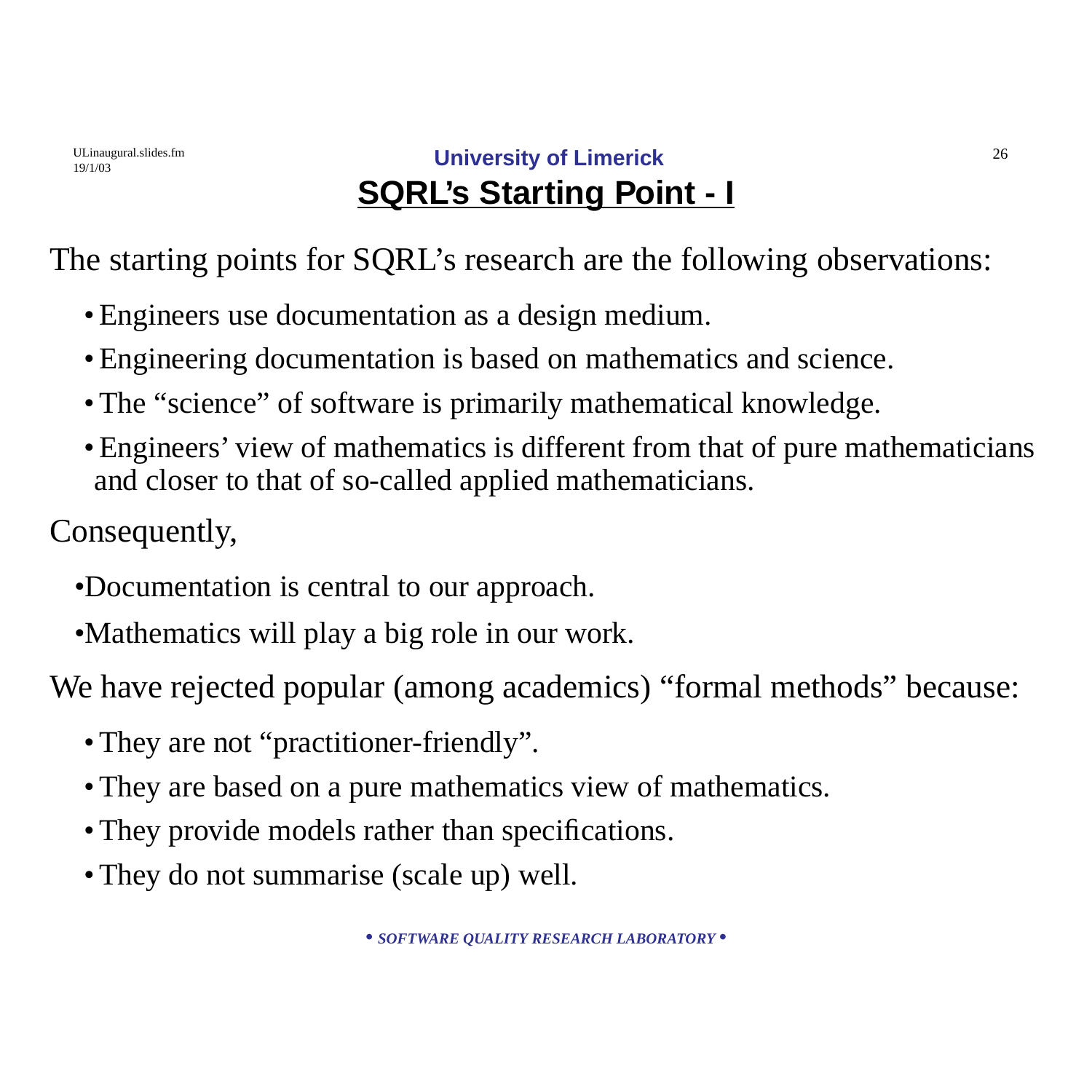### ULinaugural.slides.fm **University of Limerick** 27 **SQRL's Starting Point - II**

# **Previous research results:**

- Information-hiding approach to decomposition (prehistoric)
- Semi-formal Documents for some real systems (early modern)
- Relational Models of Document Contents (modern)
- Tabular Expressions (ongoing)
- Exploratory tools (all possible because of the mathematical model)
	- •tabular expression storage kernel
	- expression input tools (several)
	- expression evaluation
	- test oracle generator, monitor generator
	- •test case generator
	- •inspection management
	- completeness checker
- A variety of case studies every one a learning experience that advanced the associated project.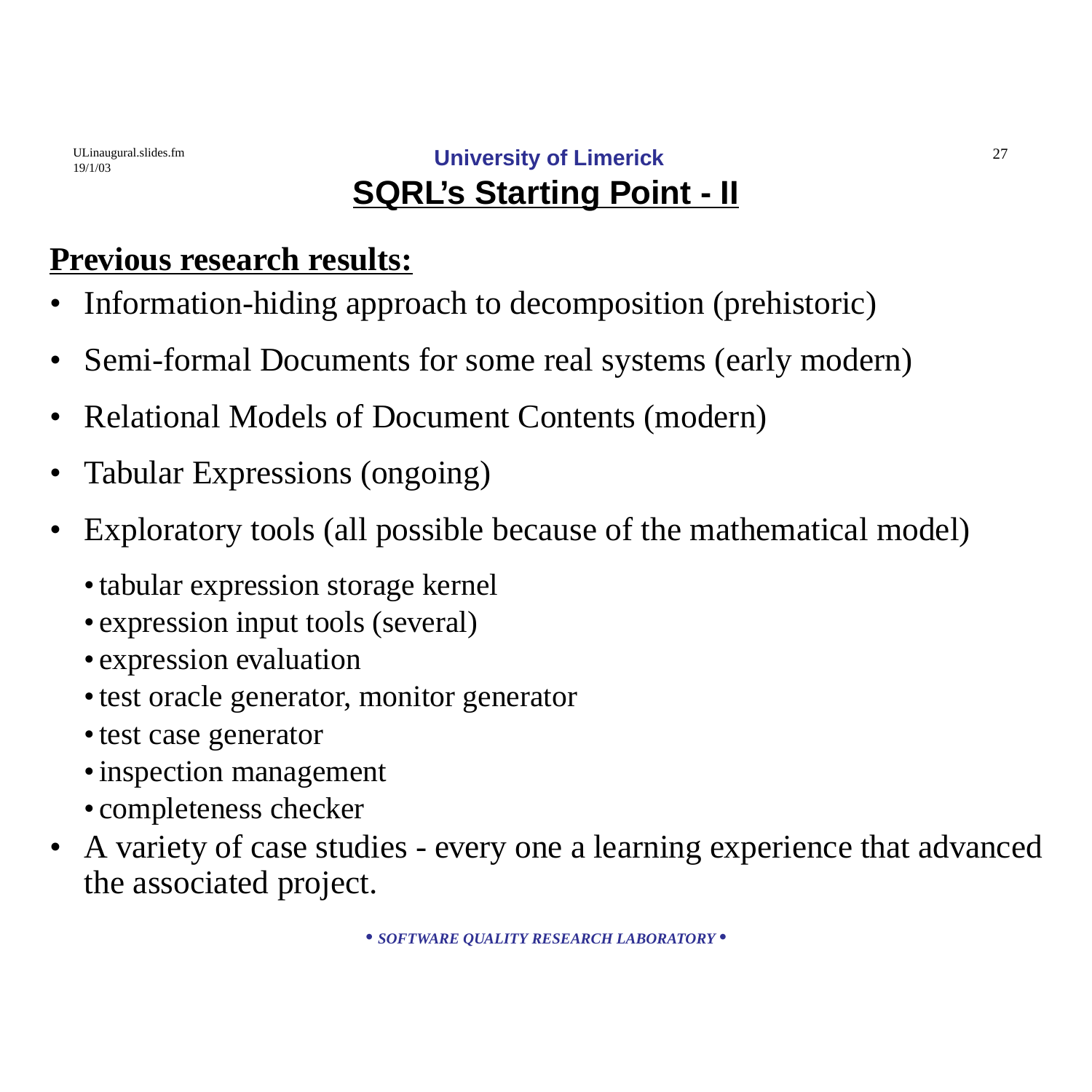19/1/03

# **Two Complementary SQRL Advantages**

### Relational models of document contents

- precise definition of required document contents, not just formats
- "black box" descriptions, not implementations or models
- useless if you do not have a specified notation and format

Tabular Expressions

- •Are as precisely defined as any other mathematical expressions
- •Expressions contain conventional notation in each cell.
- Various formats can be chosen to fit nature of the function.
- •No axioms: Entries are either closed form expressions, or predicates such as equations and inequations.
- New, but not foreign to Engineers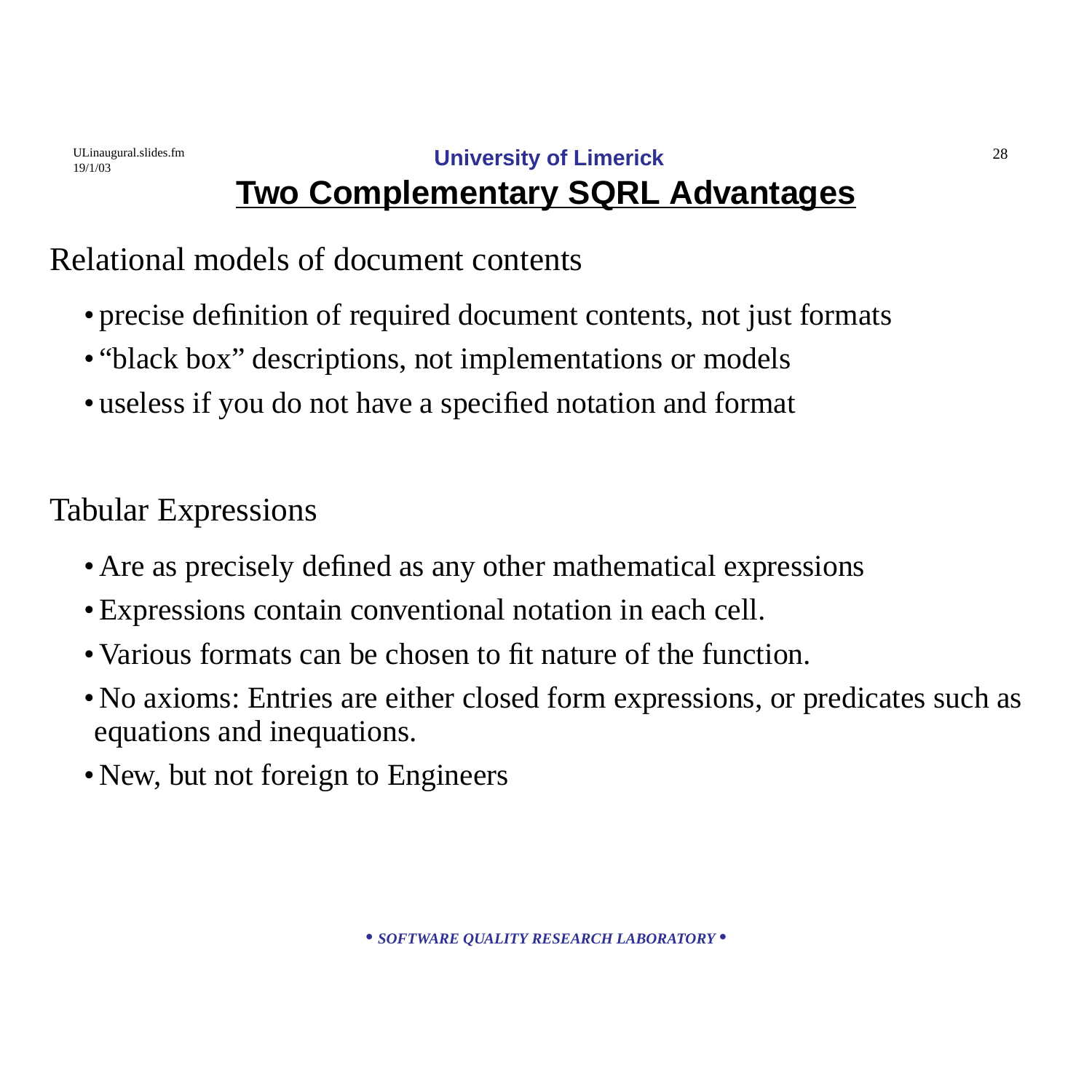# **A Simple Conventional Expression**

$$
(((\exists i, B[i] = x) \land (B[j'] = x) \land (present' = true)) \lor ((\forall i, ((1 \le i \le N) \Rightarrow B[i] \ne x)) \land (present' = false)))
$$
  
 
$$
\land (\forall x = x' \land 'B = B')
$$

# **An equivalent tabular expression:**

$$
\begin{array}{|c|c|c|c|}\n\hline\n\text{(exists i, B[i] = x)} & (\forall i, ((1 \le i \le N)) \Rightarrow \\
& \text{B}[i] \neq x))\n\end{array}
$$

|                           | $B[i'] = x$ | <u>true</u> |          |
|---------------------------|-------------|-------------|----------|
| ' present'= $\frac{1}{1}$ | true        | false       | NC(x, B) |

The above is one of many kinds of tables! Simple tables like this *understate* the advantage. These have "practitioner appeal".

- Can be used with any mathematical method.
- Can be used without quantifiers, but finite quantification is analogous to summation.
- Informal tables are useful and provide a stepping stone to precise documents.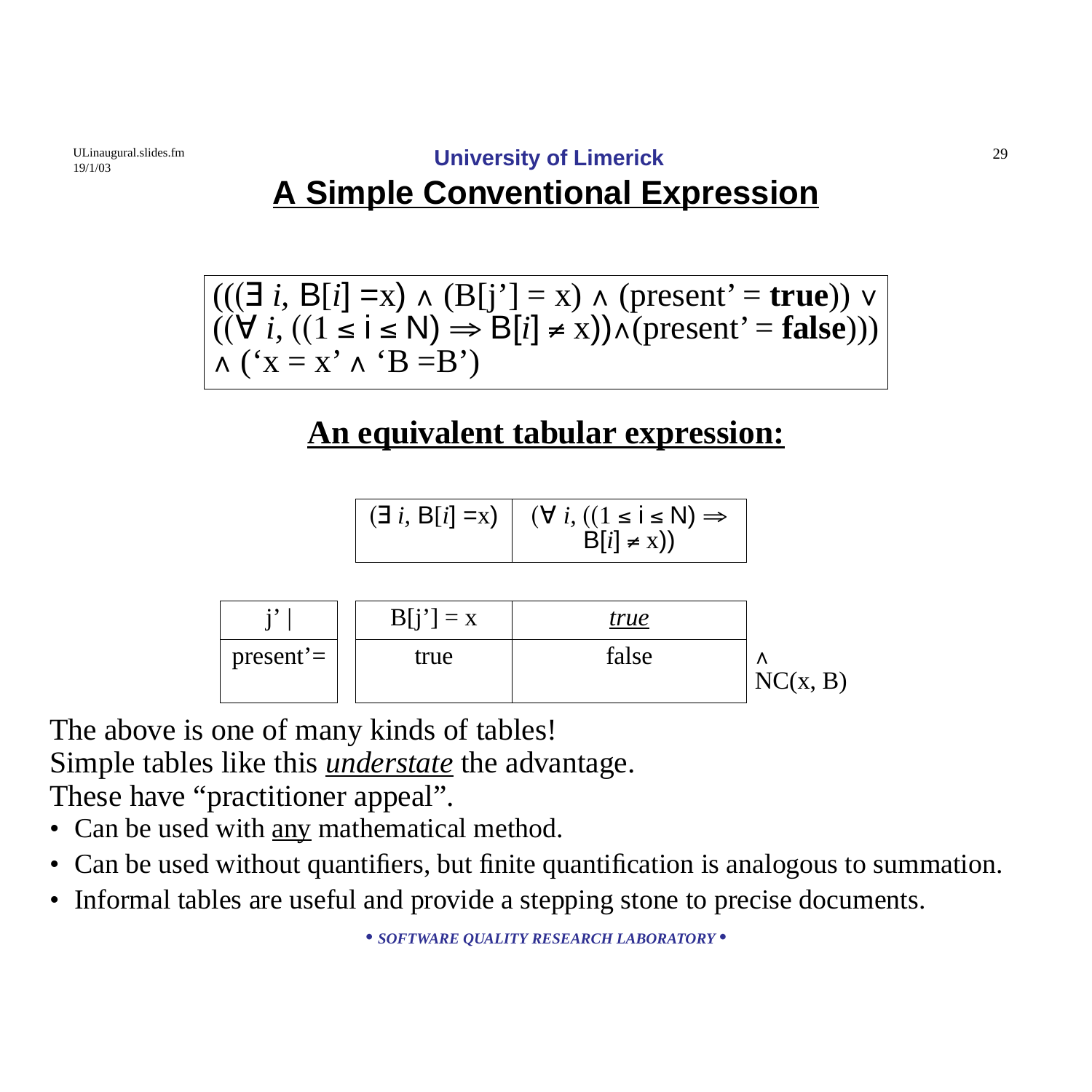# **Tables Don't Make a Difference:Theoretically**

We cannot express anything with table that we could not express without it.

The proof rules don't change because the underlying abstraction is the same.

# **Why do we advocae them?**

- •They are easier to write, people make fewer mistakes.
- •They are easier to read.
- •They can be used as reference documentation.
- •They help in a "divide and conquer" approach to design and inspection.
- •They encourage and support systematic disciplined thinking.

When we ask students to write descriptions in conventional notation, they get them wrong. With tables they usually get them right. The same thing has been noted in industry.

Tables *really* make a difference but systematic research must replace anecdotal evidence and will lead to even more improvement.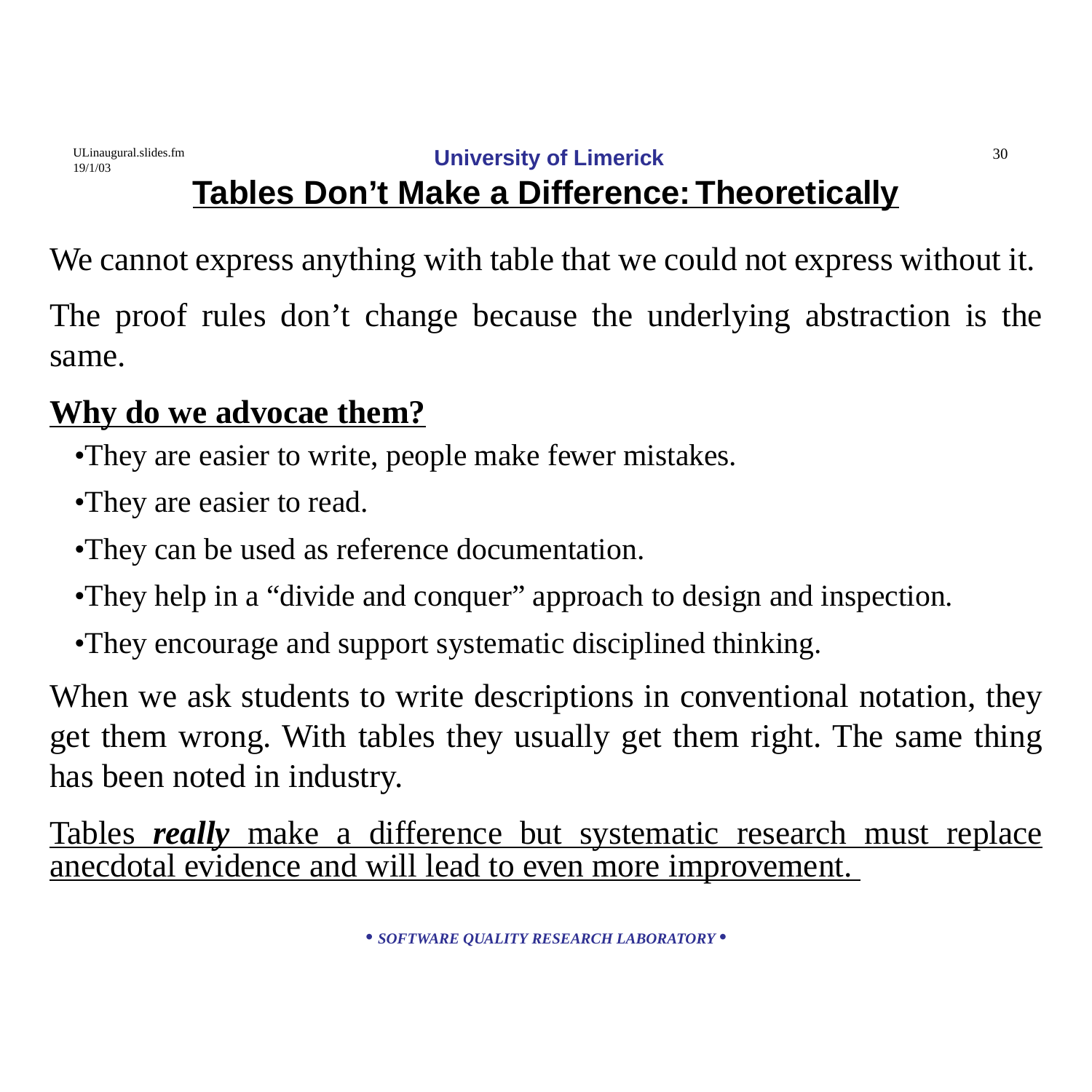### ULinaugural.slides.fm **University of Limerick** 31 **Is That All There Is?**

### **No!**

With these concepts we can do more than ever before.

With these concepts people make fewer mistakes.

With these concepts we can use mathematics based tools, but

We are not yet ready to roll.

- With complex data structures, expressions are still hard to read.
- •Developers need more preparation in discrete mathematics.
- All of our tools are pre-prototype
- The set of tables is still too restricted.

However, the first "round" of work on these methods has had enough success to justify a larger investment.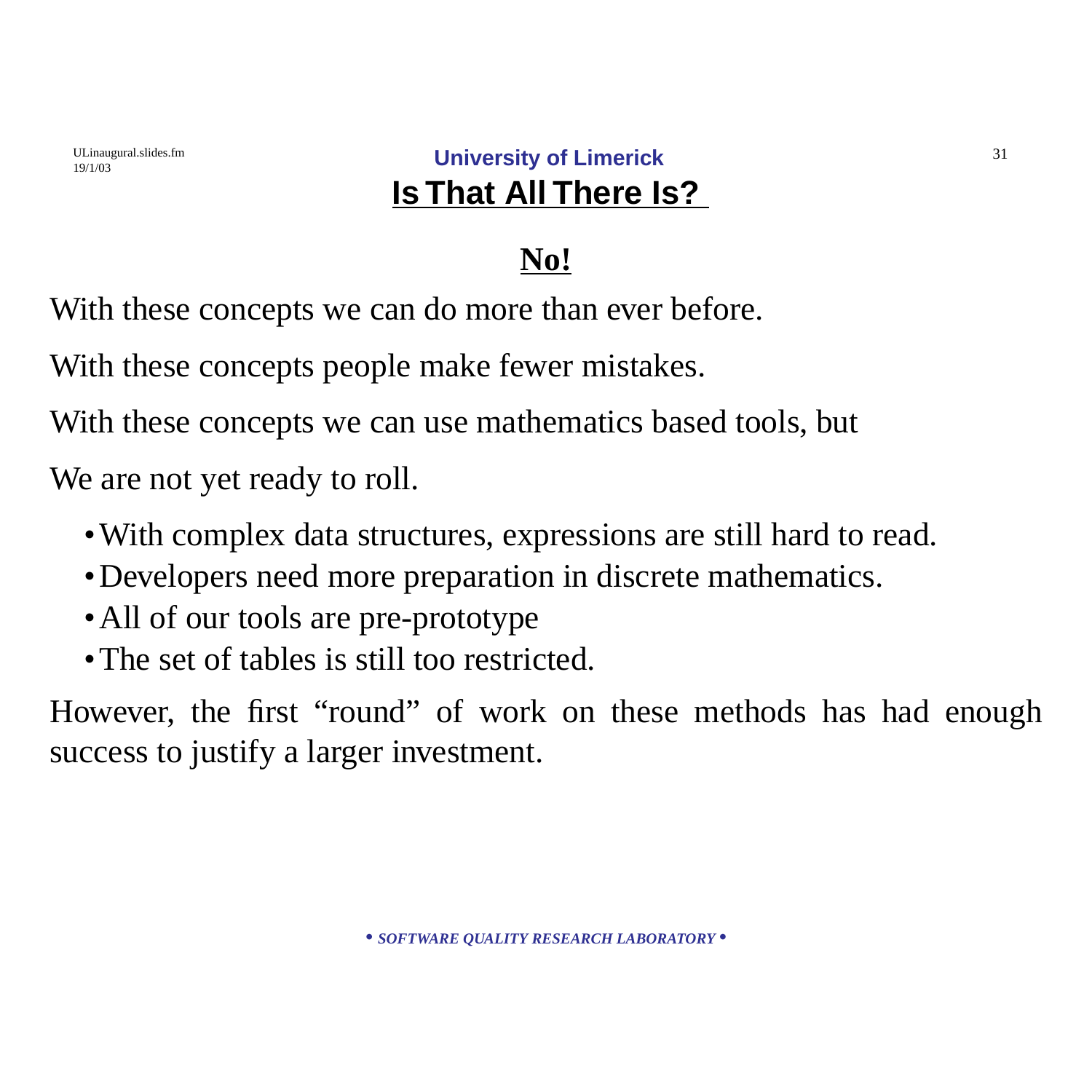# **Software Development Methods Must be More than Sound**

### **Sound models can be purely academic research, but making a difference cannot be purely academic.**

**Some, perfectly sound, methods can only be applied by Ph.Ds.**

# **Some perfectly sound methods don't work with practical programs.**

- In theory, every variable has a unique name.
	- •In practice, those names are hard to generate.
	- •In practice, two variables can share a name.
	- In practice, those names can be so long that the expressions are unreadable.
- In theory, every program can be documented individually
	- In practice, there are lots of almost alike programs
	- In practice, "cut and paste" leads to errors
	- In practice, "cut and paste" documentation is boring to read and write.
- In theory, every program implements a mathematical relation
	- In practice, that function is hard to describe.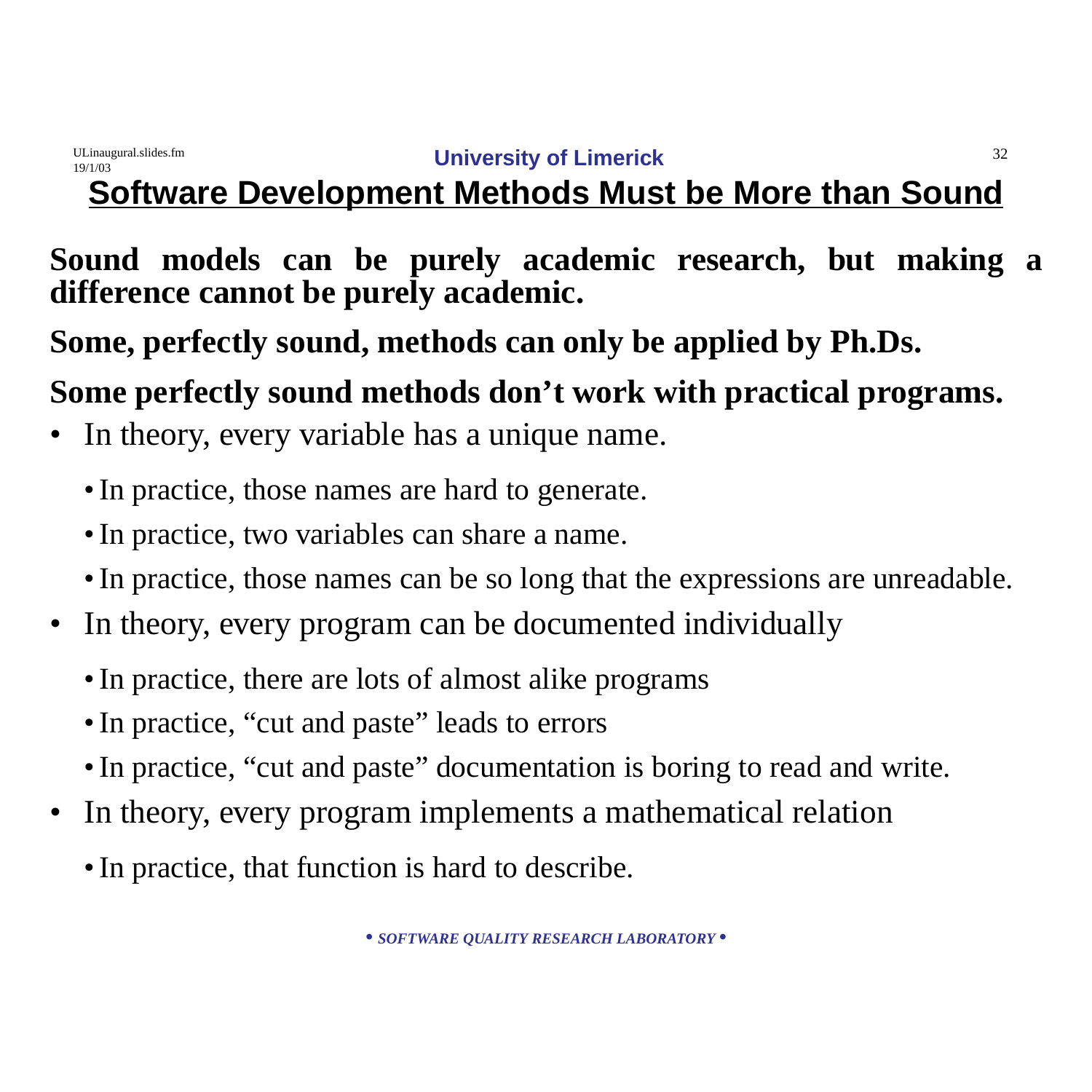# **Software Quality Researchers Must Work with Industry**

They can show us why theoretically correct methods won't work.

They can provide us with insight-provoking examples.

They can contribute ideas, heuristics that can be made sound.

The cooperation must be two ways; we must give something in return.

- We can review their software.
- We can document aspects of their software.
- We can help them to review and document.
- We can inspect software.
- We can test software.

We can either tell them that we found no fault, or

We can find fault.

Either way, they gain.

Until we find no room for improvement in our approach, we will gain.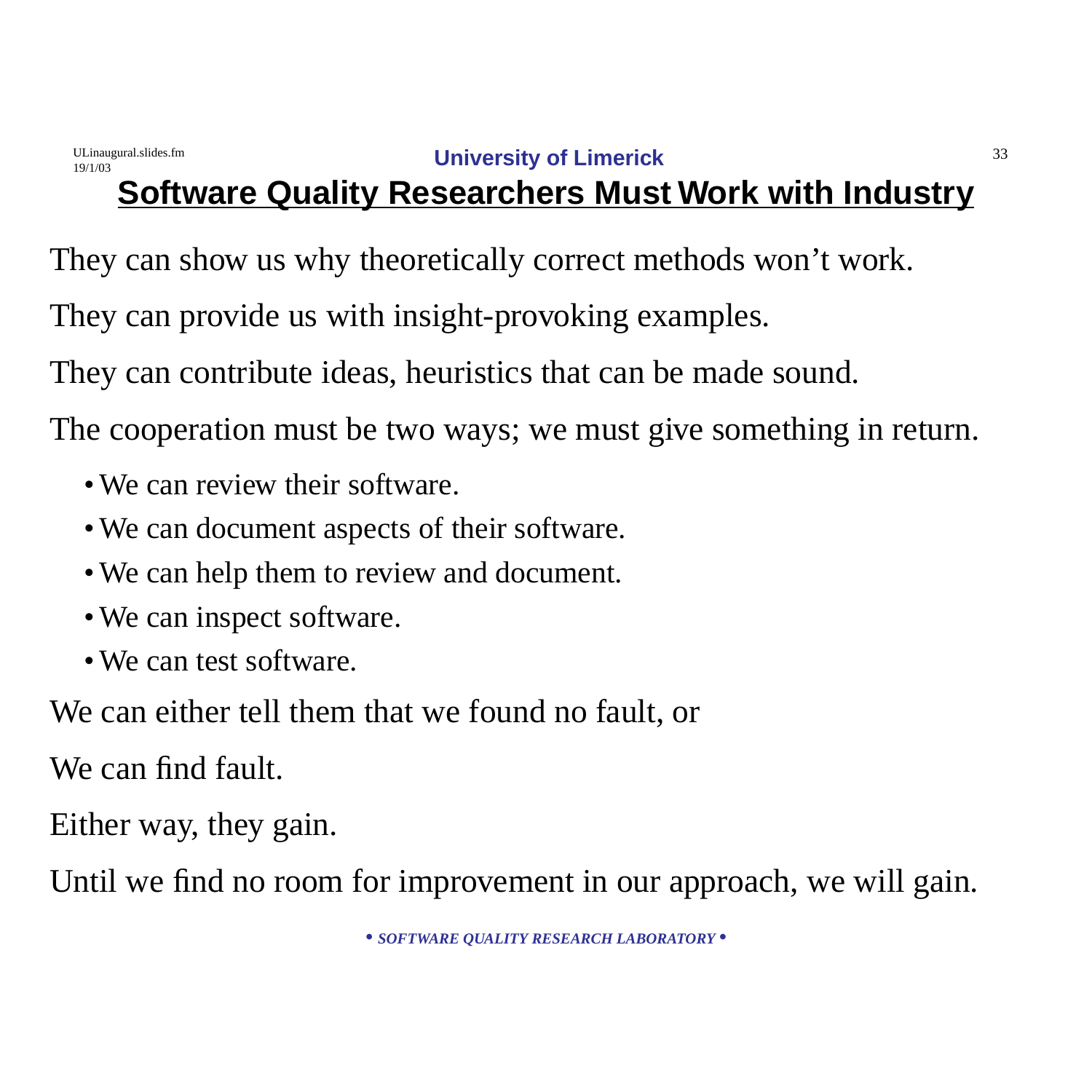### ULinaugural.slides.fm **University of Limerick** 34 **TOOLS and Use**

The fact that the meaning of these tables has been precisely defined using classical mathematics means that we can make tools that support their use.

The methods are now used in safety-critical situations even though the tools are primitive.

With good tools and good education, we could turn software developers into Engineers.

Tools provide wonderful opportunities for Masters Degree research.

Cooperation with industry is needed to evaluate these tools.

Cooperation with industry is needed to "productise" these tools.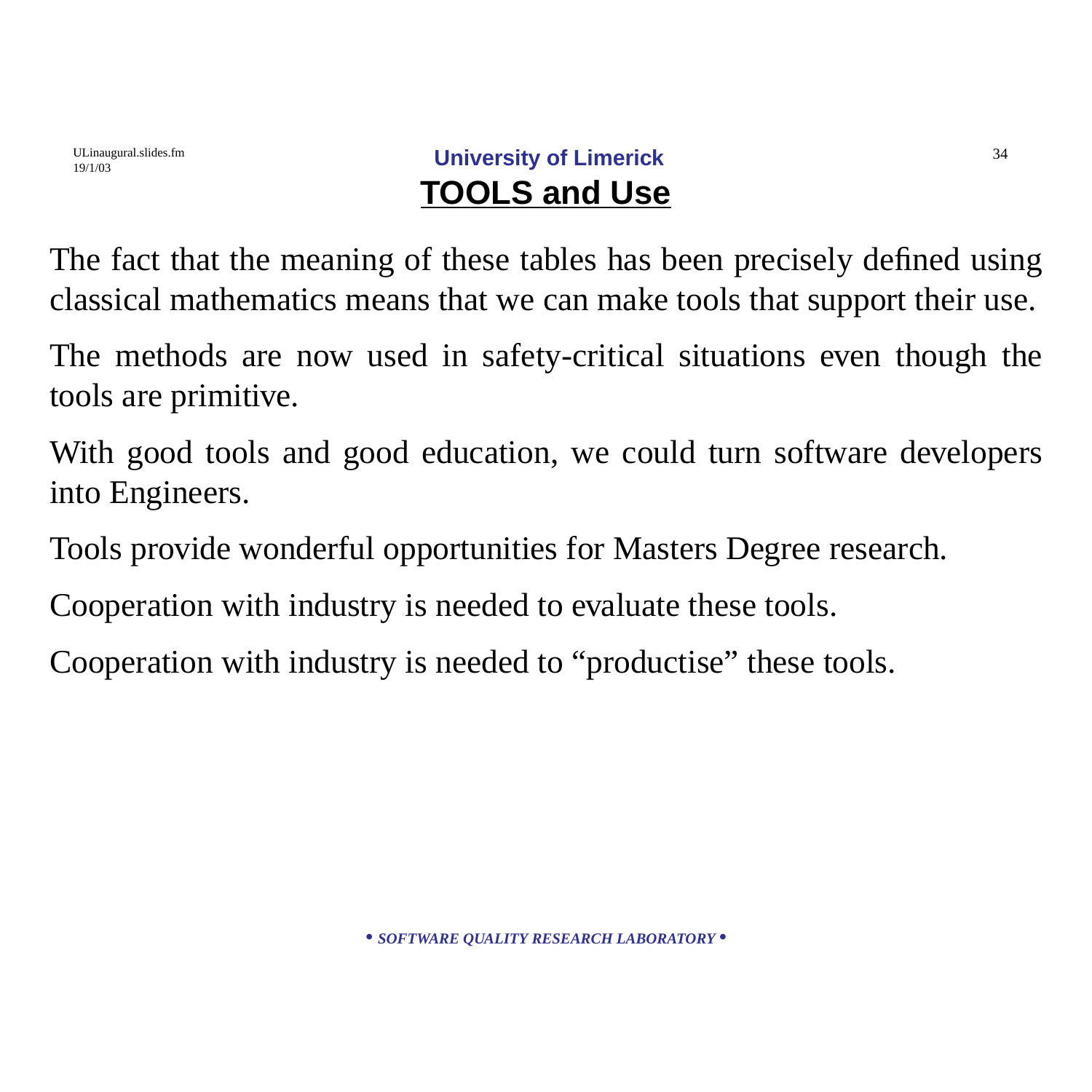### ULinaugural.slides.fm **University of Limerick** 35 **What's New at UL for SQRL**

SQRL is the obvious extension of my previous lines of research. I have spent my life "swinging" between academia and industry. Now, I can integrate both sides.

SFI has given me:

- professional staff for tool development
- professional staff for method exploration.
- UL is providing me with
	- colleagues with complementary interests and active research
	- a very supportive and understanding environment.

Ireland and the Shannon area are providing me with cooperative industry.

- Tools will get used, criticised, and improved.
- Methods will get used, criticised, and improved.
- Students will get sound preparation and practical experience.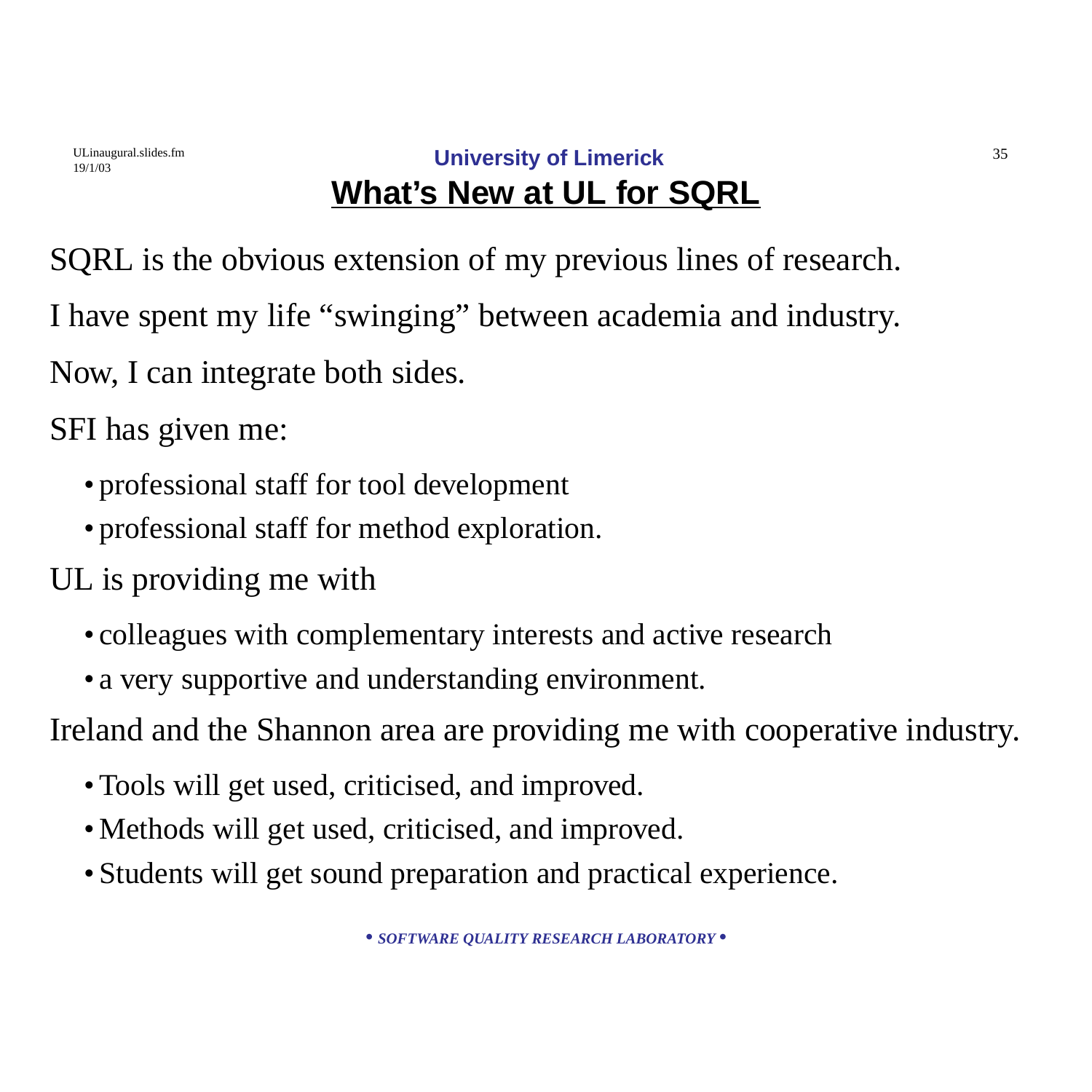### **Dream: The Irish Software Seal of Quality**

The future in software will not go to those who build the cheapest software. It will go to those who can:

- build the best software,
- provide trustworthy quality assessments of software built elsewhere,
- •provide accurate and useful documents for software components.

This will require cooperation between researchers, educators and industry.

SQRL hopes that it can foster that cooperation.

### **Second Dream: Irish Software Developer's License Valued World-wide**